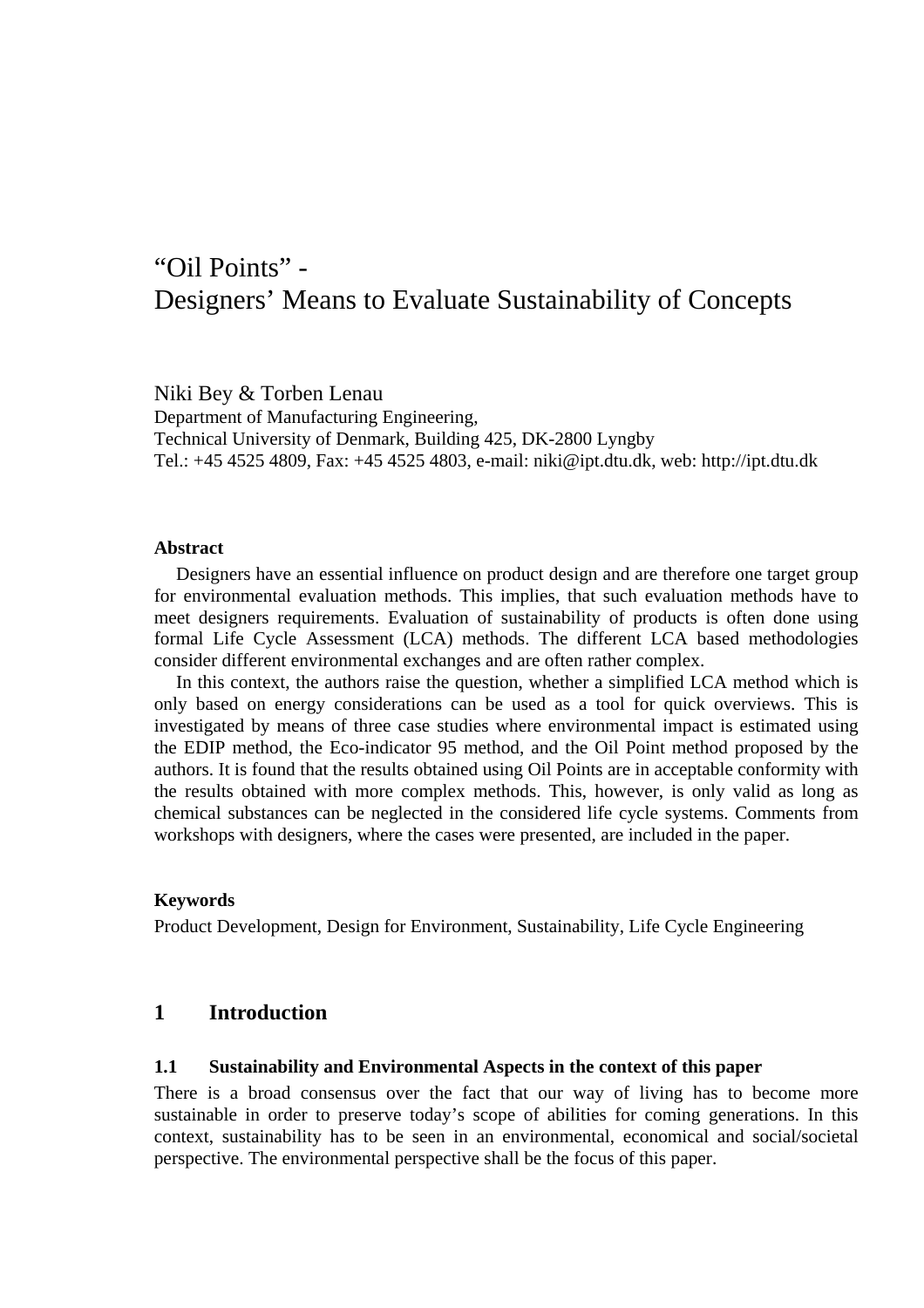A large portion of human influence on the natural environment is based on industrial activity. The subject of this industrial activity are products. While the environmental focus in industry and in legislation first was on the production processes used to produce these products, a shift took place in the beginning of this decade from the production processes to the products themselves in their life cycle.

This is due to the fact that minimising environmental effects in one phase of the life cycle may increase pollution in another, [ALTING, 1995]. The aim, however, must be to minimise the *overall* environmental consequences of our "product consumption" as such. Establishing a sustainable industrial production is the only way to handle the future challenge which is to produce more products with less natural resources and lower environmental load per product, see [ALTING ET AL., 1996].

# **1.2 Integration in Product Development**

Based on the life cycle approach, tools and methods for analysis and assessment of products have been developed. A common term for this is LCA - Life Cycle Assessment. Such tools for environmental assessment have to be integrated into the product development process in order to be most effective. The integration can focus on the strategic and/or on the operational level. While an integration on the strategic level is mainly management oriented, the integration on the operational level is aimed at the individual product developer, engineering designer or industrial designer. This group of persons is the target group in this paper and is referred to under the common term *designer*.

When selecting materials and manufacturing processes, designers have a substantial influence on the environmental characteristics of the product in its whole life cycle. This is, because a material which is easy to process and cheap in purchase may for example be accompanied by a considerable depletion of natural resources for its production. It may as well result in significant environmental impacts when disposed of. The life cycle concept and the designer's important role in it are two core considerations in putting "Sustainable Industrial Production" into practice, see [ALTING, 1995].

Many environmentally important characteristics of a product, e.g. the materials, are defined at a level of product design where the product is just represented as a concept study, e.g. as a sketch. At this operational level there is use for rough methods, where results can be obtained after a relatively short period of time, see [ANDREASEN ET AL. 1996]. Formal Life Cycle Assessment, however, is a comprehensive, very data intensive and thus time consuming tool because a lot of information about environmental contexts and consequences have to be treated. Furthermore, especially industrial designers work very intuitively, unstructured, and their background in environmental evaluation is often very limited, see [BAKKER, 1995].

# **1.3 Aim and idea of the research**

The overall aim of the research is to identify, which environmental information designers need - and how little is necessary (in terms of a top-down approach)- in order to evaluate product concepts on the basis of materials and manufacturing processes involved.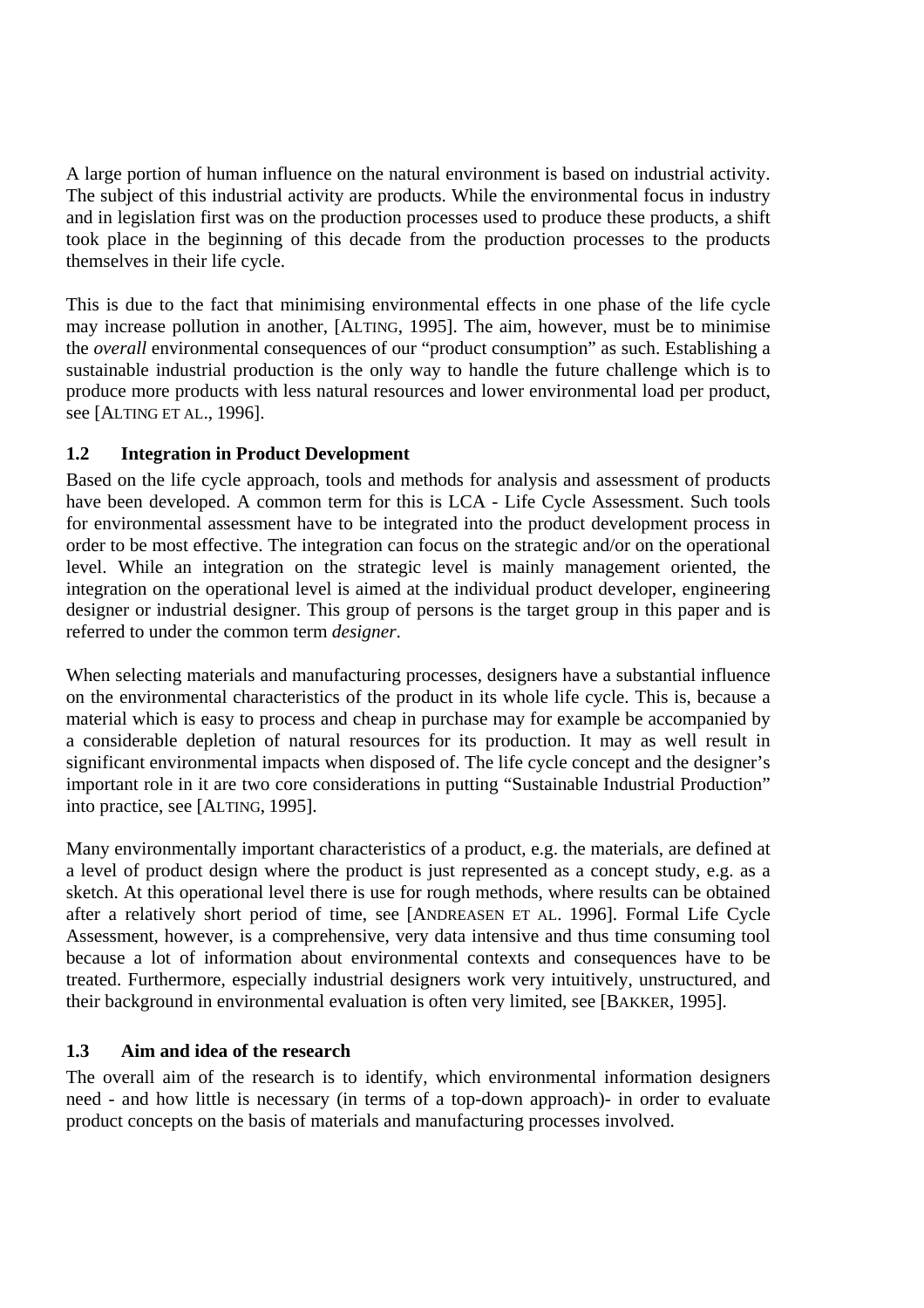A basic fact in LCA is that the major part of environmental impacts of a product origins from the areas chemicals and energy. The only relevant contribution from a product's secondary life cycle (i.e. production of machines to manufacture products, etc.) is its energy production. In the case of energy consuming products, this consumption of energy is typically responsible for the lion's share of all potential environmental impacts, see e.g. [EDIP, 1997], p. 389.

Considering these circumstances, the basic hypothesis for the research presented in this paper is that a rough - but nevertheless quantitatively correct - evaluation of products with their different materials and manufacturing processes can be done by exclusively comparing related energy consumptions.

For this purpose three case studies are being conducted, referring to three different classes of products:

- passive products, i.e. products which do not consume energy during the use phase are represented by *a window frame*,
- active products, i.e. products which directly consume energy during the use phase are represented by *a coffee machine*, and
- textile products which indirectly consume energy during the use phase are represented by *a sweater*.

In these case studies, different product solution principles are compared using three different environmental evaluation methods. The hope is to justify that a fairly simple method qualifies as sufficient estimation for the overall environmental characterisation of engineering materials and manufacturing processes, thus allowing environmentally untrained persons to give rough estimates of environmental consequences.

# **2 Methodologies for Environmental Evaluation**

# **2.1 Environmental Evaluation**

When trying to make evaluations in an environmental context, a holistic contemplation of life cycle systems is important. A well-established means for such holistic life cycle considerations is Life Cycle Assessment, LCA. Efforts to reach international standards are in progress but not finished yet. However, basic elements are agreed upon.

In LCA, generally four life cycle phases are distinguished. These are:

- 1. Raw Material Extraction/ Material Production,
- 2. Manufacturing,
- 3. Usage and
- 4. Disposal

Transport processes between the phases are either distributed under these phases or summarised in a separated fifth phase.

An LCA consists of four steps:

1. Goal Definition, 2. Scope Definition, 3. Inventory, and 4. Impact Assessment The Impact Assessment step can be subdivided into

4a. Classification, 4b. Normalisation, and 4c. Weighting.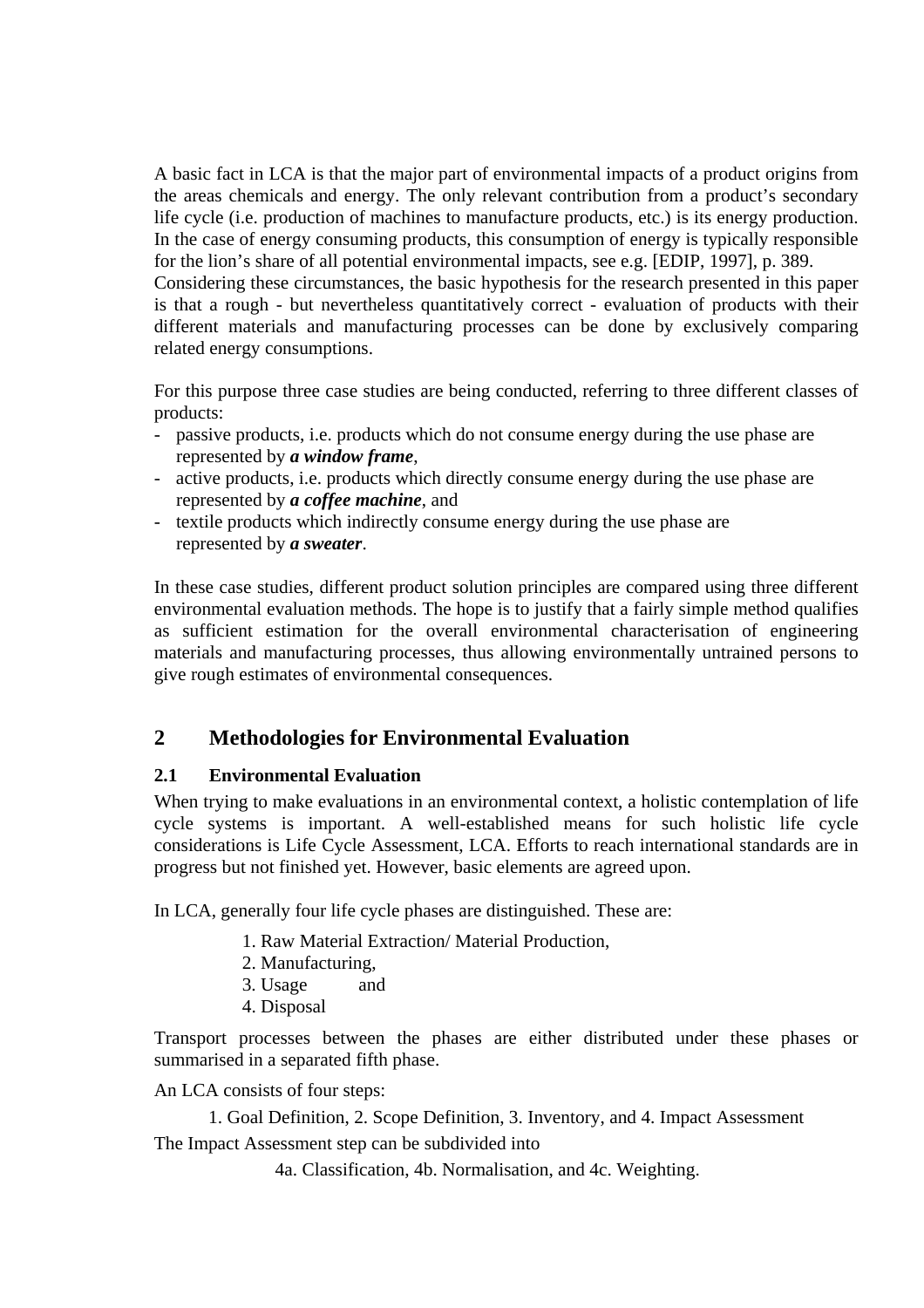In steps 1 (Goal Definition) and 2 (Scope Definition), the aim of the LCA and its frame - i.e. the considered life cycle and its borders - are defined. In the Inventory (step 3), a complete balance of all inputs and outputs of all processes in the life cycle is done. In the final Impact Assessment, (in- and) outputs can be classified as belonging to certain categories of environmental problems, they can then be normalised - in order to have a common measure and then weighted, in order to mirror the relative importance of a category. An example for this in the context of the EDIP methodology is given below.

Due to, for instance, the differences in products but also in the aim of an LCA, there are today several life cycle based assessment methodologies considering different classes of impacts (4a), different normalisation units (4b), and/or different weighting principles and weighting factors (4c). The Impact Assessment step is a controversial element of LCA standardisations.

LCA methodologies can also focus on different exchanges with the environment: Besides potential environmental impacts, they can also take resource consumptions or even potential impacts on the working environment into account.

With respect to, for instance, the number of LCA steps actually considered, LCA projects can be termed with the prefix "full-" or "simplified/ screening-".

In the case studies presented in this paper, three different environmental evaluation methods, namely **EDIP** [EDIP, 1997], **Eco-indicator 95** [PRE, 1995] and the simple **Oil Point method**  are utilised. These methods can be seen as representing a full LCA, a simplified LCA and a simplified LCA which is only based on energy balancing, respectively. In the following section, the utilised methodologies are described and summarised briefly. Some of the points made in the summaries are comments from the workshops.

# **2.2 The EDIP methodology and general LCA steps**

This methodology was developed in the scope of the EDIP project (*E*nvironmental *D*esign of *I*ndustrial *P*roducts), [EDIP, 1997; WENZEL ET AL., 1996; OLESEN ET AL., 1996]. The project involved several institutions related to The Technical University of Denmark, the Danish Ministry for Environment and Energy and a couple of Danish companies.

The methodology is the most comprehensive one of all the ones used in this case study. It is the only one also taking resource depletion and effects on working climate into account. Impacts can be traced all the way back to their origins. Due to this comprehensiveness, however, the results - generally given as bar charts - are complex as well.

Estimations for missing data are - even for specialists - virtually impossible. Comparing results of different material or process selections is rather difficult as well. This method is therefore not too appropriate to be used by designers who do not have specific knowledge in environmental assessment.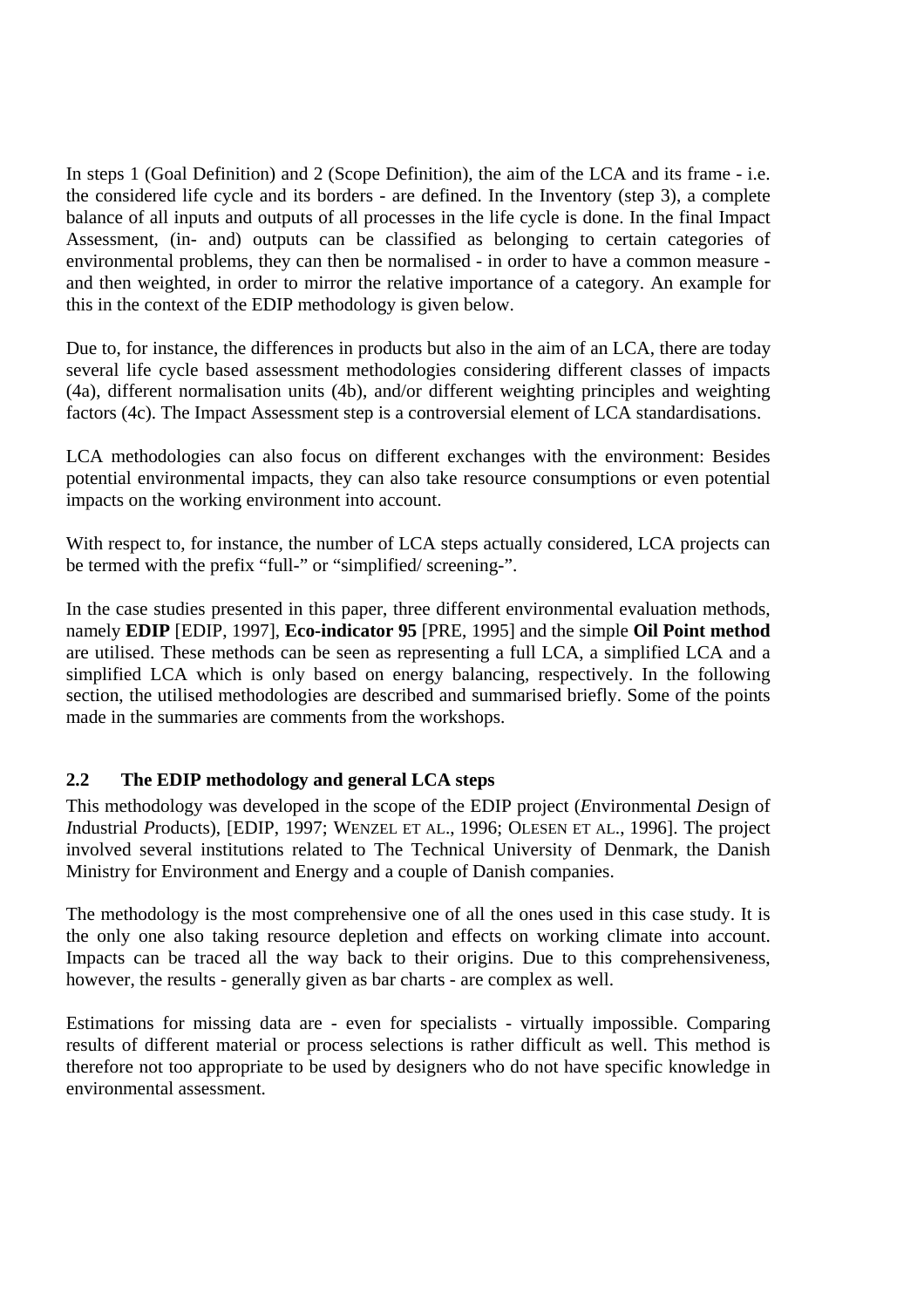The full LCAs of the case studies were performed according to this methodology using the accompanying computer tool (version 2.06 beta). Besides Goal & Scope Definition, the EDIP methodology comprises the steps Inventory and Impact Assessment, the latter including a Characterisation, Normalisation, and Weighting. A couple of these expressions shall be described in short:

# **Goal & Scope Definition**

Any product LCA has a meaning. For instance, a producer may wish to document how his product performs compared to the one of a competitor. He has to decide whether he wants his own staff to perform the LCA or e.g. a consultancy. The scope of the LCA may comprise only a few main elements of the life cycle of the product in question or a lot of secondary systems and elements. The results may for instance be used for advertising, for internal tasks or in order to comply with certain regulations. Issues like these often turn out to be very important in later phases of an LCA and thus have to be clarified in the first two steps of an LCA.

# **Inventory**

From all building blocks - or phases - in the life cycle, an input/output balance is made in the Inventory step. While the inputs can be traced back to resource consumptions, the outputs can lead to impacts on the natural environment and on the working environment. Due to the fact, however, that the exact behaviour of the outputs in the environment is rarely known, the common expression used is *potential impacts* respectively *impact potentials*. In the present case study, we are only looking at potential impacts on the natural environment. Therefore, the *Inventory* of the present LCA focuses on outputs.

# **Characterisation**

In the subsequent *Characterisation*, these outputs are then translated into contributions to environmental impact categories like ozone depletion (resulting in "ozone holes"), global warming ("greenhouse effect"), landfill, etc. A total of 18 such environmental impact categories are treated in the EDIP methodology.

# **Normalisation**

Those contributions are not directly comparable: It is difficult to determine whether or not  $3 \text{ kg CO}_2$  output are more harmful than 1 g radioactive waste. All contributions to impact categories are therefore *normalised* to so-called person equivalents (PE). A PE is one person's average "share" of the global annual output of the matter in question.

To give an example, the normalisation unit for "Global Warming" is for instance "8,700 kg  $CO<sub>2</sub>$ -equivalents per person and year". For "radioactive waste", the unit is "0.035 kg radioactive waste per person and year". The normalisation makes it possible to describe the  $3 \text{ kg CO}_2$  output as 0.000,345 PE and the 1 g radioactive waste as 0.028,571 PE.

Typical values of person equivalents are smaller than 1, thus the typical unit utilised in LCA is milli-person equivalents, mPE. In the little example, the  $3 \text{ kg of CO}_2$ , being 0.345 mPE, are thus - at this stage of the assessment - quantitatively a by far less important contribution than the 1 g radioactive waste, which correspond to 28.571 mPE.

# **Weighting**

In a final *Weighting* step, the "relative seriousness" of the impact categories is mirrored. The mPEs are therefore multiplied by specific weighting factors. Those weighting factors in turn are - in the EDIP method - defined on the basis of for example global and Danish reduction targets for the year 2000.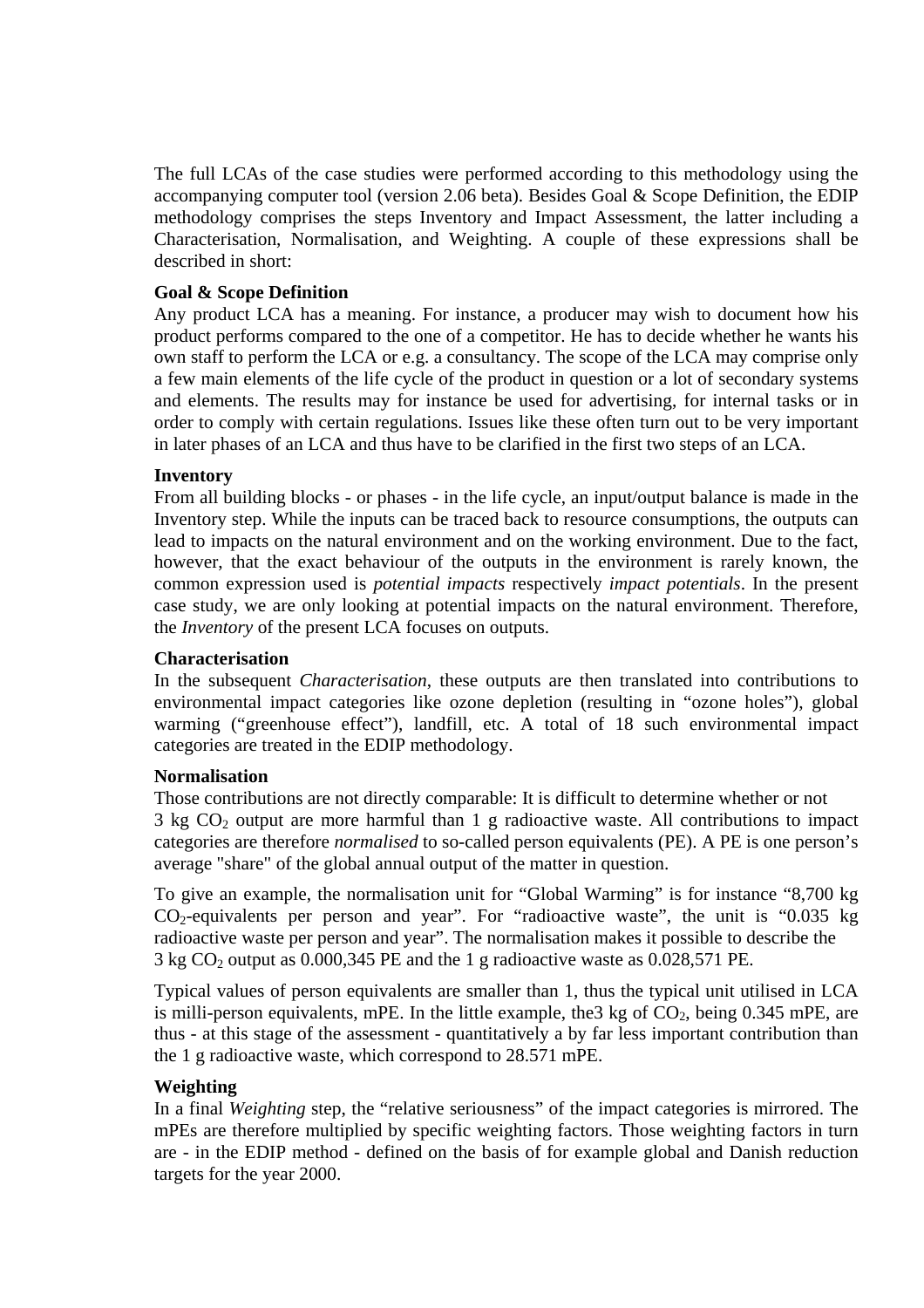The unit for weighted data is thus called "Target Person-Equivalents, PET", where T stands for "target" (PETs are also typically expressed as milli-PETs, mPET). The more serious and the farther away from the target value an impact category generally is, the higher the weighting factor.

The weighting factors for  $CO_2$  and radioactive waste are 1.3 and 1.1, respectively (Remark: For ozone depletion it is 23!). The weighted result is thus, that  $3 \text{ kg CO}_2$  are equal to 0.449 mPET, while the 1 g radioactive waste equals 31.428 mPET, which is extremely higher. The described procedure of Impact Assessment, i.e. of transforming Inventory Data to Weighted Data is shown in **figure 1**.



**Figure 1:** Transformation of non-comparable Inventory Data to comparable Weighted Data during Impact Assessment according to EDIP

Summary of the EDIP methodology:

- Represents a methodology that enables Full-LCAs
- + Takes resource consumption, environmental impacts and working environment into account (*In the present paper, however, only environmental impacts are considered!*)
- Manufacturing processes and materials are not directly comparable
- Missing data cannot be estimated
- + High impacts can be traced back to their origin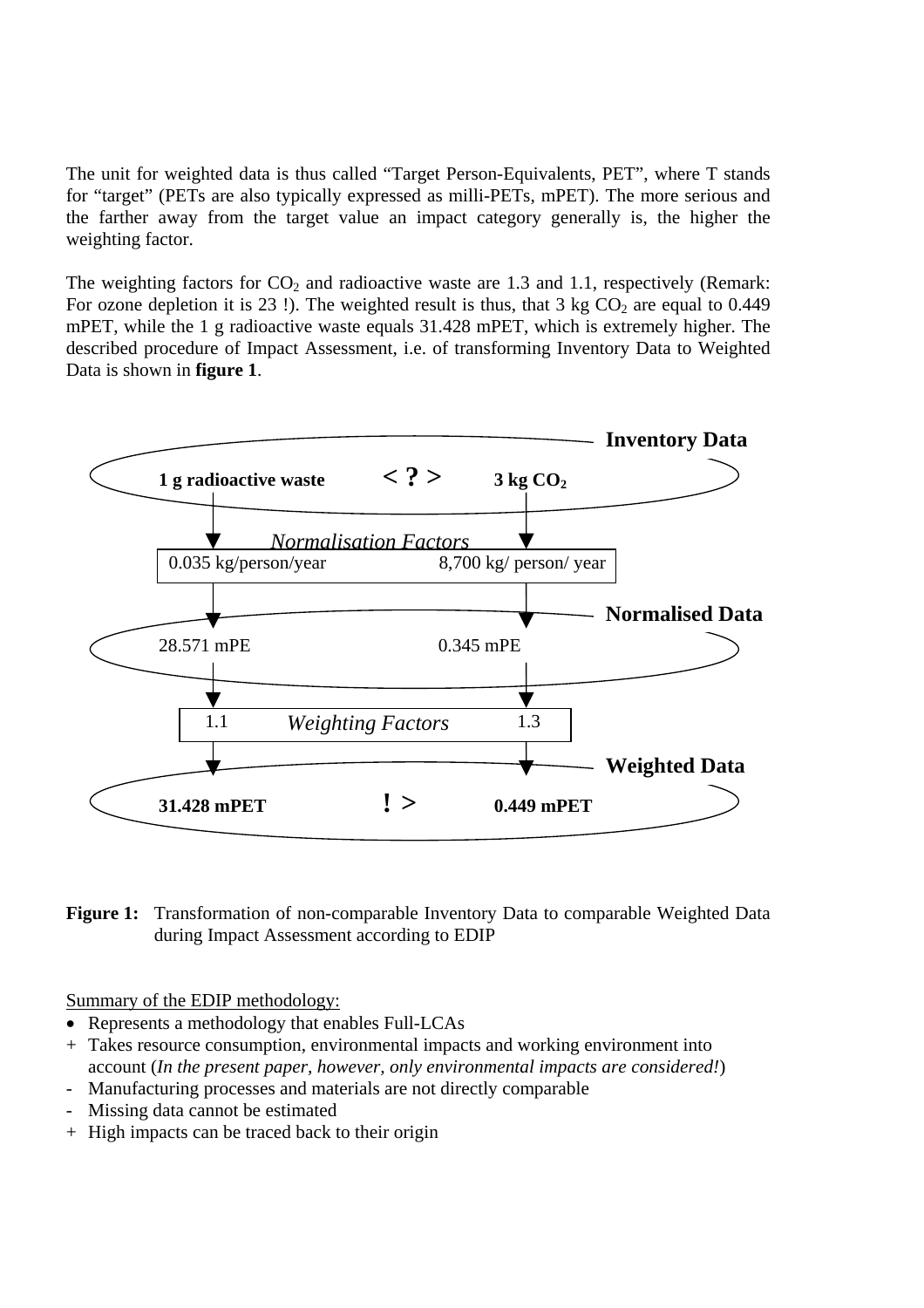# **2.3 The Eco-indicator 95 methodology**

A methodology developed in The Netherlands by Philips and the consultancy PRé is the "Eco-indicator 95", [PRE, 1995]. The method is easy to learn and has a single value as a result: a milli-point figure. Milli-points (which are comparable to the milli-person equivalents of the EDIP methodology) can be summed-up over all life cycle phases, resulting in one single score.

A milli-point figure is calculated by multiplying a certain amount of material by a specific *Eco-indicator*. Eco-indicators are based on Life Cycle Assessments. ABS (plastic) granulate, for instance, has an Eco-indicator of 9.3 milli-points per kg. The utilisation of 2 kg ABS would therefore result in 18.6 milli-points. Its processing, e.g. injection moulding, has an Ecoindicator of 0.53/kg resulting in 1.06 milli-points.

For each material and process in the life cycle, such simple calculations are performed. The result of a material and process utilisation can be compared to results of alternative choices. However, the origin of a high Eco-indicator can not be traced back, making this methodology not as suitable for optimisation tasks in product development as the EDIP method. The tenable estimation of missing Eco-indicators cannot be done either, without at least having comparable indicators as basis.

EDIP and Eco-indicator also differ in the number of environmental problems taken into account. The LCAs the Eco-indicators base on do, for example, not consider raw material depletion or toxic substances. The former problem is not taken into account due to the problem of defining depletion, the latter due to the fact that toxicity is considered to only be a problem in local areas, e.g. at certain workplaces.

Summary of the Eco-indicator 95 methodology:

- Represents a simplified LCA methodology that enables e.g. Screening-LCAs
- Takes only environmental impacts into account, but no toxic substances
- + Manufacturing processes and materials are directly comparable by means of the Ecoindicators
- Missing Eco-indicators cannot be estimated by non-specialists without comparable ones
- Origins of high Eco-indicators cannot be traced

The methodology comprises all LCA steps, namely Inventory, Classification, Normalisation and Weighting. The underlying normalisation and weighting principles are different from the ones used in the EDIP methodology.

# **2.4 Oil Point method**

The energy-based evaluation was done under utilisation of data for energy consumption and energy contents. This evaluation method is based on the basic LCA recognition mentioned before (saying that the majority of environmental impacts origins from energy consumptions and chemicals of the product's primary life cycle (compare e.g. [EDIP, 1997], 135 ff.) and in the related secondary energy production) and on the hypothesis that a rough estimate of environmental consequences can already be determined by calculating energy balances in all life cycle phases.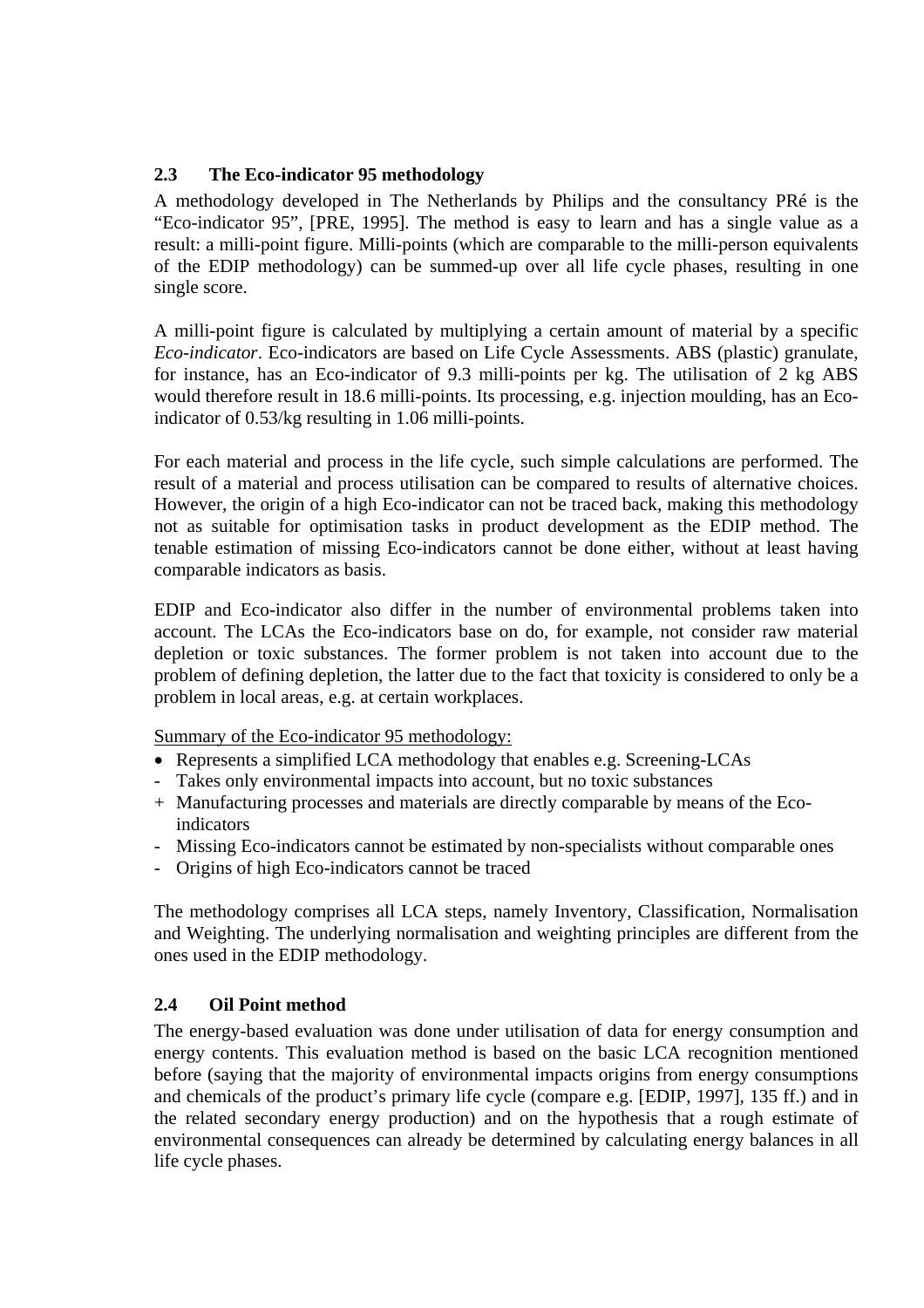For the case studies, the authors used a simple self-defined energy balance method - the Oil Point method. Its calculation and scoring principle is comparable to the Eco-indicator 95 method, therefore it could also be called *Oil (Point) Indicator method*. However, materials and processes are here described only by equivalents in oil consumption.

# **1 Oil Point (OP)** equals **1 kg of oil** which in turn equals **45 MJ**.

An Oil Point indicator is a number of Oil Points per amount, e.g. 3 OP/kg.

1 kg ABS plastic granulate, for instance, requires about 1 kg of oil for the material and another one for its processing to granulate. The Oil Point indicator is thus 2 OP/kg. The heating value of oil is about 45 MJ/kg, thus 1 OP is also equal to 45 MJ. If processing this material by injection moulding would require 10 kWh electricity per kg, this would result in about 2.5 OPs. This is because - including efficiency factors - 1 kWh equals about 10 MJ which in turn equal about 0.25 kg oil, i.e.0.25 OPs.

Similar to the Eco-indicator, results can be summed-up for each phase and finally for the whole life cycle. Other than with the Eco-indicator method, however, missing Oil Point indicators can quite easily be estimated.

It shall be stressed at this place, that this method neither is a formal LCA method nor is wellestablished as such. Its utilisation is also very much based on simplifications and estimations. The method seems, however, to be a very vivid and thus easy comprehensible way to facilitate rough evaluations of environmental behaviour of products.

Summary of the Oil Point method:

- Does not represent a formal LCA method
- Takes no environmental exchanges into account
- + Manufacturing processes and materials are directly comparable by means of Oil Point indicators
- + Missing Oil Point indicators can be estimated by non-specialists
- + Origins of high Oil Point results and high indicators can easily be traced back

In the following section, the three methods are utilised for evaluating example products for three different product groups.

# **3 Three Case Studies of Environmental Evaluation in Materials Selection**

In order to examine the methods, it was decided to examine three products belonging to environmentally relevant groups. Possibilities to subdivide products with respect to their environmental behaviour are for instance their *life time* (e.g. short, medium-ranged, or long), a figure which indicates *how long* a product affects the environment. Another possibility for subdivision is the *production volume* which gives an impression of *how intensive* the environment is affected by a product series.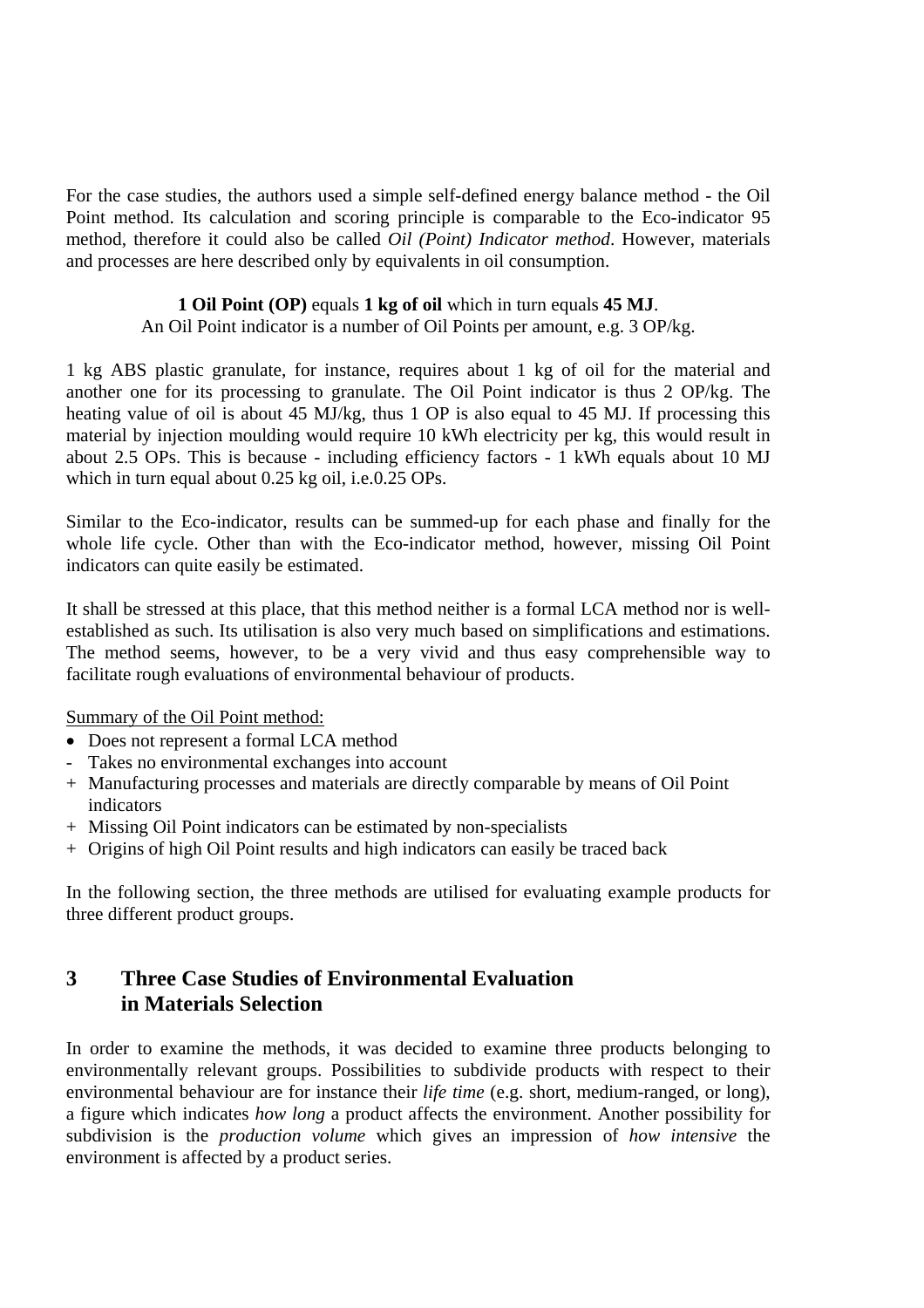With respect to the thesis of this paper, namely that energy-related evaluations may qualify as an appropriate means for designers, "active" products, "passive" products, and textiles were chosen to be examined. Active products consume energy during their use whereas passive products don't. Textiles indirectly consume energy during their use phase because they are being washed and dried. Textiles may thus be called "indirectly active" products. In the case studies, these different groups of products are represented by window frames, a coffee machine and sweaters, respectively.

The example products were evaluated by means of all three methods described in the previous section. Results were afterwards presented to designers and product developers. The case studies had two reasons: on the one hand correlations between results of different evaluation methods should be investigated. Such correlations could for instance be similarities with respect to the main result, i.e. for instance that the same critical phases in the life cycle of a product would be detected by all methods or that in a comparison of different materials a certain one would perform best in all methods. On the other hand, the applicability of the different evaluation methods should be argued and discussed in order to investigate requirements of designers.

All case studies were performed after a common structure. It consists of a description of the product, its life cycle (all evaluations base on the same respective life cycle), three evaluations, and a summarised result with brief conclusions. This structure is described in detail by means of the first case study. The subsequent descriptions of case studies, are confined to case-specific key information.

In addition to the brief conclusions at the end of each case study, the aspect of general correlations will be subject to a final conclusion at the end of this paper.

# **3.1 Case 1: Two window frames - as example for passive products**

In this first case study, materials used in passive products were examined. Window frames manufactured in plastic and in wood, respectively, were chosen as example product. Both frames have the size of 118 cm x 118 cm. For reasons of simplification, they are defined as non-openable because all elements of an opening mechanism are assumed to be the same for both frames and thus imply the same environmental impacts. The glass pane as well as all cleaning processes are not included either due to the same reason.

The plastic frame consists of roughly 7 kg plastic (mainly PVC) and about 6 kg electroplated steel profile. The wooden frame mainly consists of about 9 kg wood.

A life time of 40 years for the window frames was assumed. Use and disposal should take place in Denmark and land filling was determined as realistic disposal scenario.

The different life cycles of the two window frames were modelled on the basis of literature information and personal conversations with manufacturers and authorities. On the basis of a subsequent inventory of inputs and outputs, the frames were then evaluated by means of the three different assessment methods.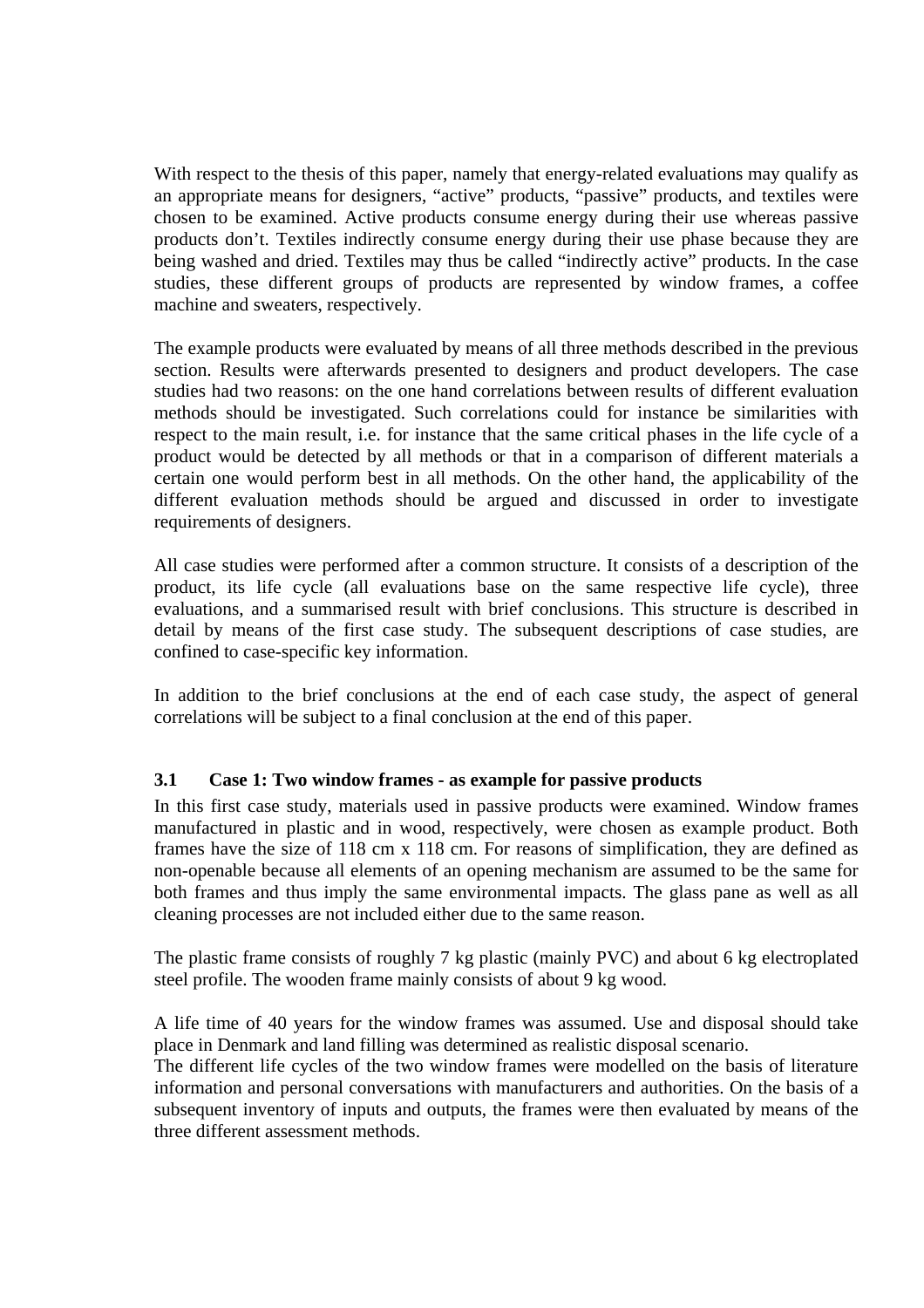The following sub-sections thus contain a description of the two life cycles, comparisons of the corresponding EDIP, Eco-indicator 95 and Oil Point, i.e. energy-based evaluations and a final conclusion on the window case.

# 3.1.1 The two life cycles and Inventories

In this section, the life cycles of two window frames are described. The life cycle of the plastic frame is depicted as block diagram in **figure 2**.



Some building blocks are grouped together in the four phases Raw Material Extraction & Material Production, Manufacturing, Use and Disposal. The sum of all transport processes represents a fifth phase.

The model comprises two routs of material production: one for the plastic body consisting of about 7 kg mainly PVC - and the other for the steel profile consisting of good 6 kg galvanised steel - used to reinforce the window frame. Both routes meet in the production of the actual window.

In the use phase - which is defined to last 40 years - the plastic frame is not treated at all apart from the negligible occasional washing combined with cleaning the window pane.

Figure 2: Life cycle of a plastic window frame sold and used in Denmark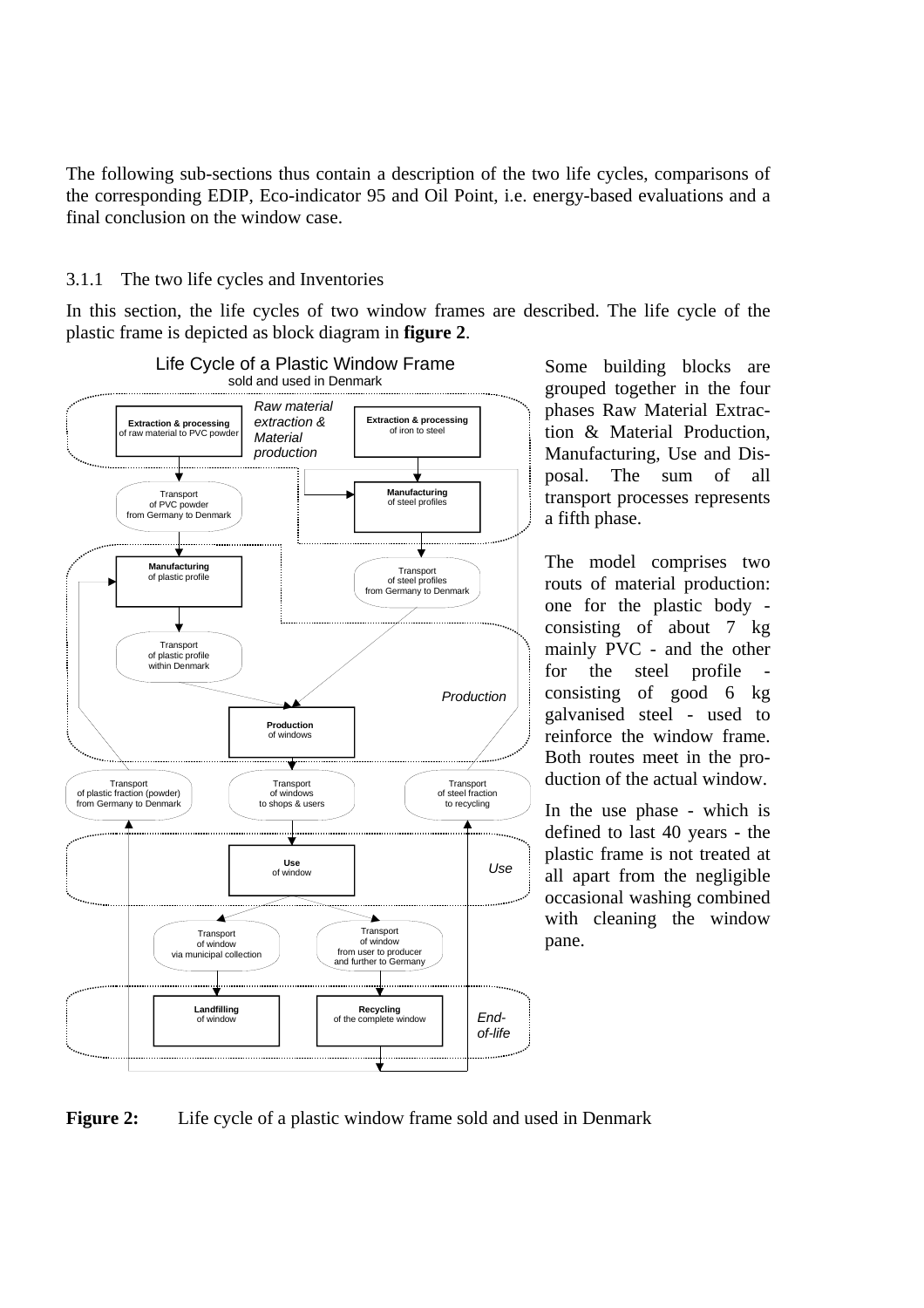There are two possible end-of-life scenarios for the plastic frame: The by far largest number of frames in Denmark is disposed of by municipal collection and subsequent landfilling. Alternatively, it is possible for the producer to collect the frames and send them to recycling to Germany where a system for recycling of PVC-frames is emerging [FREI, 1996].

The recycling scenario, however, is not taken into account here because only less than 1% of all frames in Denmark are treated in this way [VSO, 1997].

Generally, the transport processes in all described life cycles are calculated as a separated phase in order to mirror possible influences of long-distance transports. Concerning these transport data, it is interesting that most processes of the plastic frame's life cycle happen in Denmark and Germany, while respective countries for the wooden frame are Finland and Denmark.



A model of the life cycle of the wooden frame is given in **figure 3** below.

The material production for the wooden frame, i.e. harvesting, sawing, drying, etc. of lumber, takes place in Finland.

Via train and ship, the lumber is then transported to Denmark where pressure waterproof wooden frames and subsequently whole painted windows are produced.

The windows are either transported to shops or directly to the user. The difference, however, is not significant.

During use, the windows are painted every fifth year in the life time of 40 years, summing-up to a total of nine times painting.

**Figure 3:** The life cycle of the wooden frame sold and used in Denmark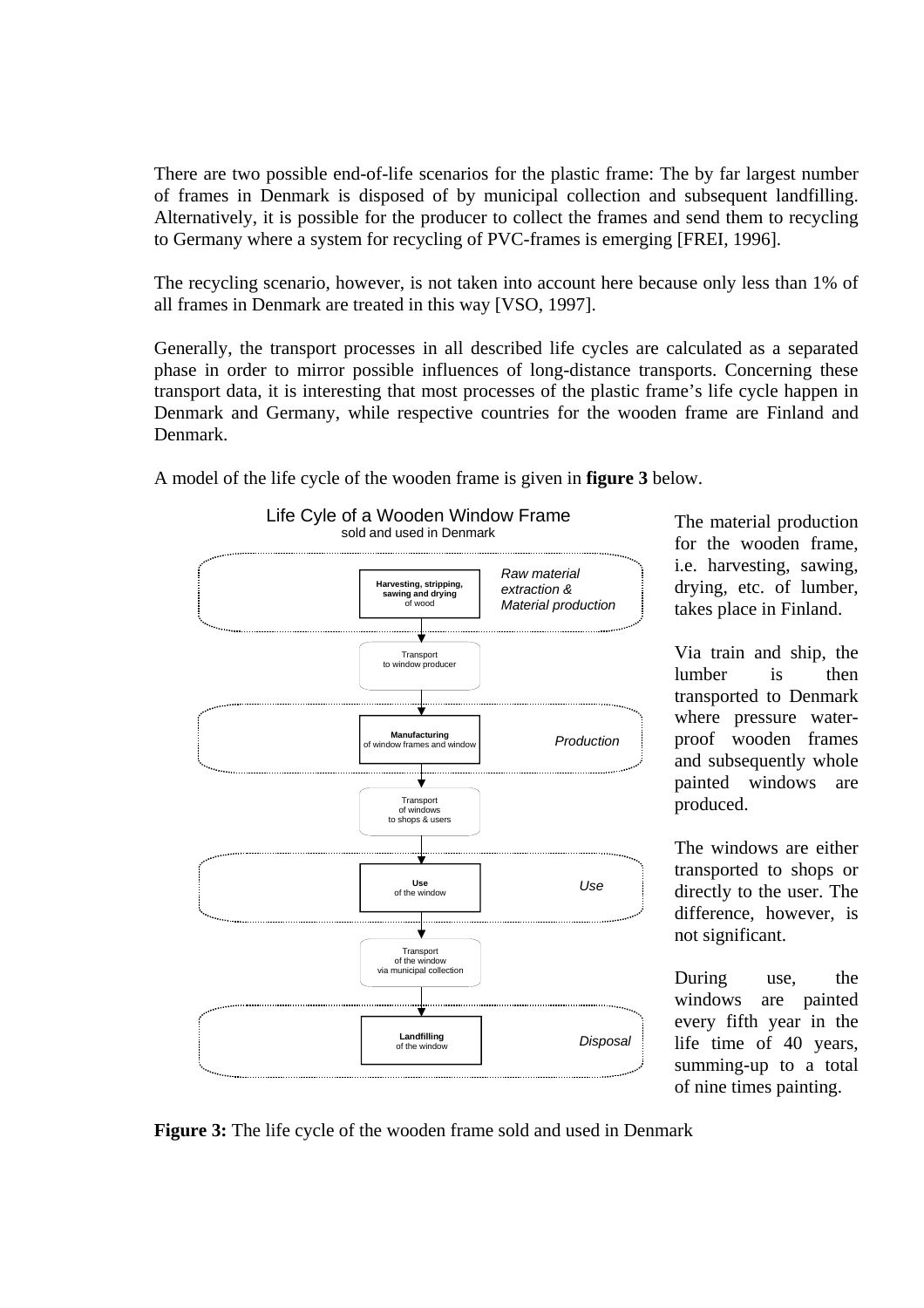Due to chemicals involved in the pressure impregnation, also wooden frames are disposed of by landfilling.

Summary of the models:

- Life time 40 years
- Plastic: production from primary material, no treatment during use, disposal via landfilling
- Wood: use of core wood, pressure impregnation, painting every fifth year,
- disposal via landfilling

# **Inventory**

Parallel to building-up the life cycles, data on inputs and outputs of each building block were



collected. As a second step in the evaluation, these data are now added. The amount of information gathered in such an Inventory is relatively high. In order to give an impression of this most comprehensive and time consuming element of any environmental evaluation, an excerpt of the data for the plastic frame is depicted in **figure 4**.

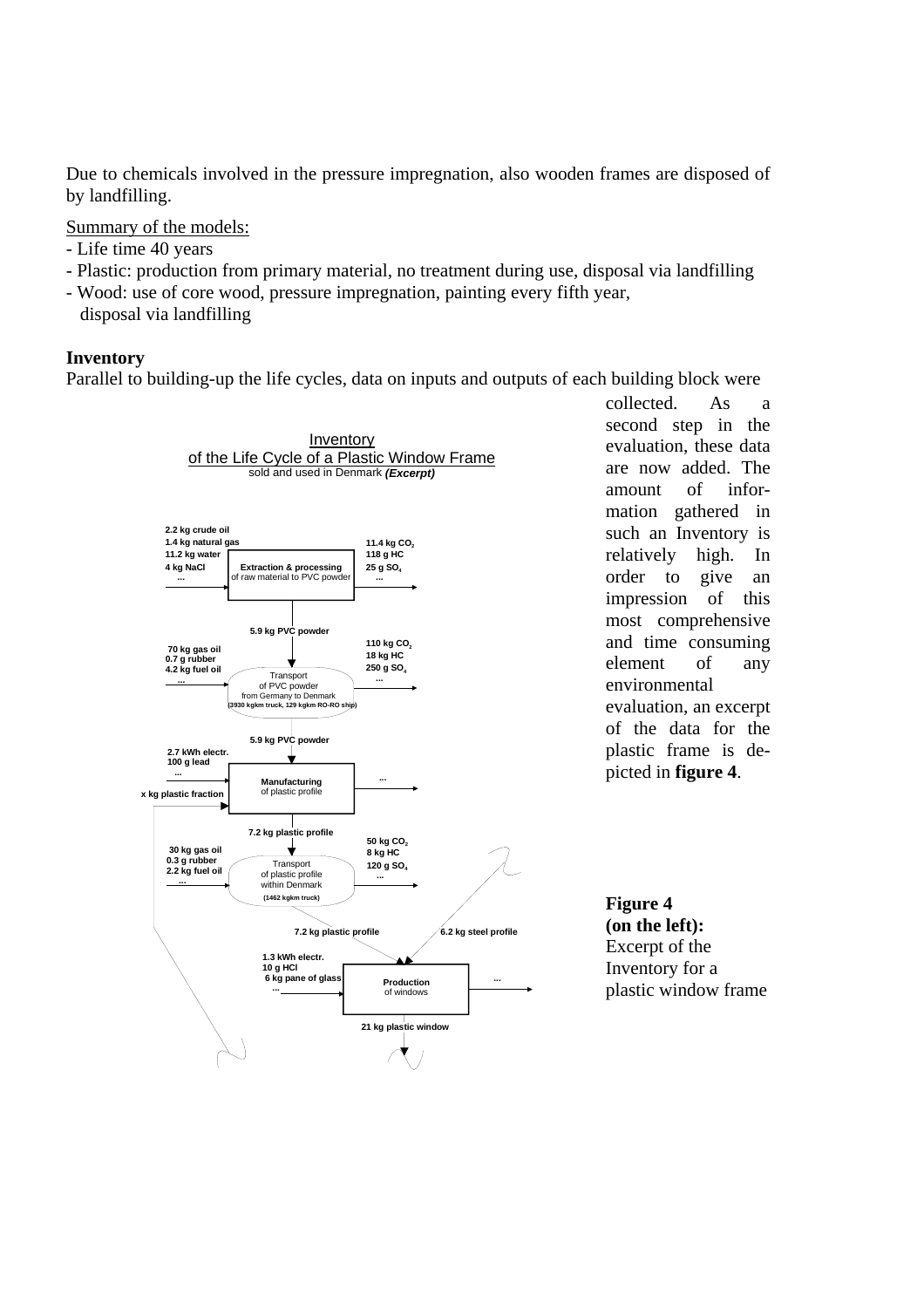Data sources were mainly manufacturers, particular business organisations, the EDIP process data base, and individual persons. Such an Inventory was made for each product.

It shall be mentioned here that the quality of any Inventory is highly dependent on the quality of the data sources used: Usage of many assumptions and average data - which usually has to be done due to lack of exact data - makes the resulting Inventory to a less precise recording of the real processes.

In the next step in the case studies, the products were evaluated with basis on the Inventory data. All evaluations were based on the same respective life cycle and Inventory. For the EDIP evaluation, the accompanying simulation-tool - also called EDIP-tool or LCV-tool - (version 2.06 beta) was used to model the life cycle and to make an Impact Assessment.

# 3.1.2 The *EDIP* models and evaluation results

The model of the plastic frame's life cycle - designed with the EDIP-tool - is shown below (**fig. 5**). In this computer tool, the life cycle of the product is modelled in a way which is comparable to standard Windows<sup>TM</sup> file management utilities. The product folder contains folders for the life cycle phases.

| LCV-System - [Ovindue: PVC-vindue]                                                                                                                                                                                                                                                                                                                                                                                                                                                                                                                                                                                                                                                                                                                                                                                                                                                                                                                                                                                                                                                                                                                                                                                                                                                                                                                                                                                                                                                                                                                                                                                                                                                                                                                                                                                                                                                                                                                                                                      |                                                                                                                                                                                                                                                                                     | <b>F</b>                                                                                                                                                                                                     | <u> MXHQQLAISH</u>                                                                                                                                |                                          | - 61 | $\Box$ e $\times$ |
|---------------------------------------------------------------------------------------------------------------------------------------------------------------------------------------------------------------------------------------------------------------------------------------------------------------------------------------------------------------------------------------------------------------------------------------------------------------------------------------------------------------------------------------------------------------------------------------------------------------------------------------------------------------------------------------------------------------------------------------------------------------------------------------------------------------------------------------------------------------------------------------------------------------------------------------------------------------------------------------------------------------------------------------------------------------------------------------------------------------------------------------------------------------------------------------------------------------------------------------------------------------------------------------------------------------------------------------------------------------------------------------------------------------------------------------------------------------------------------------------------------------------------------------------------------------------------------------------------------------------------------------------------------------------------------------------------------------------------------------------------------------------------------------------------------------------------------------------------------------------------------------------------------------------------------------------------------------------------------------------------------|-------------------------------------------------------------------------------------------------------------------------------------------------------------------------------------------------------------------------------------------------------------------------------------|--------------------------------------------------------------------------------------------------------------------------------------------------------------------------------------------------------------|---------------------------------------------------------------------------------------------------------------------------------------------------|------------------------------------------|------|-------------------|
| Edit Data Show Window Help<br><b>E</b> Files                                                                                                                                                                                                                                                                                                                                                                                                                                                                                                                                                                                                                                                                                                                                                                                                                                                                                                                                                                                                                                                                                                                                                                                                                                                                                                                                                                                                                                                                                                                                                                                                                                                                                                                                                                                                                                                                                                                                                            |                                                                                                                                                                                                                                                                                     |                                                                                                                                                                                                              |                                                                                                                                                   |                                          |      | $- B  \times$     |
| $ \mathbb{R} $<br><b>SE</b><br>+<br>凸<br>粵<br>酿<br>B<br>Σ<br>D.<br>G<br>〓<br>骊                                                                                                                                                                                                                                                                                                                                                                                                                                                                                                                                                                                                                                                                                                                                                                                                                                                                                                                                                                                                                                                                                                                                                                                                                                                                                                                                                                                                                                                                                                                                                                                                                                                                                                                                                                                                                                                                                                                          |                                                                                                                                                                                                                                                                                     |                                                                                                                                                                                                              |                                                                                                                                                   |                                          |      |                   |
| 1 stk PVC-vindue (0vindue)<br><sup>2</sup> 1 stk 100: Alt transport (Transport)<br>@ 1 stk 151: Transportkæde med deponi-scenarie (TransDeponi)<br><sup>2</sup> 1 stk 1510: PVC-pulver fra D til DK (Trans1510)<br>□ 3450 kakm Lastbil, >16t diesel, motorvei (032693)<br>480 kgkm Lastbil > 16t, diesel, landevej (O32694)<br>120 kgkm RO-RO skib, 2 takt. 3900 DWT (032712)<br>→ 1 stk 1520: Profiler fra prod. til vind.fabrik (Trans1520)<br>732 kakm Lastbil 3.5 - 16t, diesel, motorvei (032696)<br>232 kakm Lastbil 3.5-16t diesel, landevei (032692)<br><sup>29</sup> 1 stk 1530: Stålprofiler fra D til DK (Trans1530)<br>6 4680 kgkm Godstog, diesel (O32710)<br><sup>2</sup> 1 stk 1540: Vinduer fra fabrik til forhandler (Trans1540)<br>6 5587 kgkm Lastbil 3,5 - 16t diesel, motorvej (032696)<br>2793 kgkm Lastbil 3,5-16t diesel, landevej (O32692)<br>→ 1 stk 1550: Vinduer fra forhandler til bruger (Trans1550)<br>1111 kgkm Varebil < 3,5 t benzin, landevej (032707)<br>6 556 kgkm Varebil < 3,5 t benzin, bytrafik (O32708)<br><b>2</b> 91 stk 1560: Fra bruger til deponi (Trans1560)<br>₾ 278 kgkm Varebil < 3,5 t benzin, landevej (O32707)<br><b>■ 278 kgkm Varebil &lt; 3,5 t benzin, bytrafik (O32708)</b><br>6 3922 kakm Lastbil > 16t diesel, landevei (O32694)<br>6 1 stk 152: Transportkæde med genbrugs-scenarie (TransGenbrug)<br><sup>2</sup> 1 stk 10: Fremstilling af PVC-granulat (1MatVindue)<br>圖 5.9 kg Plast PVC (M32422)<br>→ 1 stk 20: Fremstilling af plastprofil (2ProdProfilVindue)<br>■ 0.1 kg Pb(bly)* (K32310)<br>6 0.44 kg Calciumcarbonat (udvinding) (K32490)<br>■ 0,19 kg Eddikesyre* (K32303)<br>2.7 kWh Dansk elproduktion, 1992 (L32719)<br>6 1 stk 40: Fremstilling af hele plastvindue (3ProdVindue)<br>图 1 stk 50: Brug af plastvindue (5BrugVindue)<br><sup>●</sup> 1 stk 60: Bortskaffelse af plastvindue (7BortVindue)<br><sup>1</sup> stk 62: Recirkulering af hele vinduet (Dekura)<br>图 1 stk 61: Deponering af hele vinduet (Deponi) | ID<br><b>Ovindue</b><br><b>Description</b><br>Alle tal gælder for 1 vindue!<br>40 years life time<br>no painting etc.<br>landfill<br><b>Phase</b><br>▾<br>Area<br>$\blacktriangledown$<br><b>Status</b><br>$C$ Empty<br>C Not Done<br>C Done<br><b>Date of Creation</b><br>30-10-97 | Name<br><b>FVC-vindue</b><br>NETTO: 6,75 kg plastprofil og 6,24 kg stålprofil per vindue )<br><b>Key Unit</b><br>stk<br>$\overline{\phantom{a}}$<br>Reference date<br>30-10-97<br>Date of Change<br>10-06-98 | (BRUTTO: 5,9 kg PVC-granulat; 1,23 kg andre stoffer og 6,24 kg stålprofil per vindue<br>Site<br>Code no. (e.g. CAS no.)<br>User ID<br><b>NIKI</b> | Type<br>Productsystem<br>Scenario<br>In. |      |                   |
| @ 1 stk 30: Fremstilling af stålprofil (15MatFremStaal)<br>6,24 kg Stålprofiler (genbrug, 90,5%) (M32382)                                                                                                                                                                                                                                                                                                                                                                                                                                                                                                                                                                                                                                                                                                                                                                                                                                                                                                                                                                                                                                                                                                                                                                                                                                                                                                                                                                                                                                                                                                                                                                                                                                                                                                                                                                                                                                                                                               |                                                                                                                                                                                                                                                                                     |                                                                                                                                                                                                              |                                                                                                                                                   |                                          |      |                   |
| 6 0,58 m2 Forzinkning, cyanidisk (P32635)                                                                                                                                                                                                                                                                                                                                                                                                                                                                                                                                                                                                                                                                                                                                                                                                                                                                                                                                                                                                                                                                                                                                                                                                                                                                                                                                                                                                                                                                                                                                                                                                                                                                                                                                                                                                                                                                                                                                                               |                                                                                                                                                                                                                                                                                     |                                                                                                                                                                                                              |                                                                                                                                                   |                                          |      |                   |
|                                                                                                                                                                                                                                                                                                                                                                                                                                                                                                                                                                                                                                                                                                                                                                                                                                                                                                                                                                                                                                                                                                                                                                                                                                                                                                                                                                                                                                                                                                                                                                                                                                                                                                                                                                                                                                                                                                                                                                                                         |                                                                                                                                                                                                                                                                                     |                                                                                                                                                                                                              | /Basic data {Input {Output {Data for running {Limitation {Data information {Technology}}                                                          |                                          |      |                   |
|                                                                                                                                                                                                                                                                                                                                                                                                                                                                                                                                                                                                                                                                                                                                                                                                                                                                                                                                                                                                                                                                                                                                                                                                                                                                                                                                                                                                                                                                                                                                                                                                                                                                                                                                                                                                                                                                                                                                                                                                         |                                                                                                                                                                                                                                                                                     |                                                                                                                                                                                                              | 0 Officiel                                                                                                                                        | <b>NIKI</b>                              |      |                   |
| Start   LCV-System - [Ovindu                                                                                                                                                                                                                                                                                                                                                                                                                                                                                                                                                                                                                                                                                                                                                                                                                                                                                                                                                                                                                                                                                                                                                                                                                                                                                                                                                                                                                                                                                                                                                                                                                                                                                                                                                                                                                                                                                                                                                                            |                                                                                                                                                                                                                                                                                     |                                                                                                                                                                                                              |                                                                                                                                                   |                                          | 图    | 21:20             |

**Figure 5:** The life cycle of the plastic frame designed with the EDIP-tool (model with Danish text)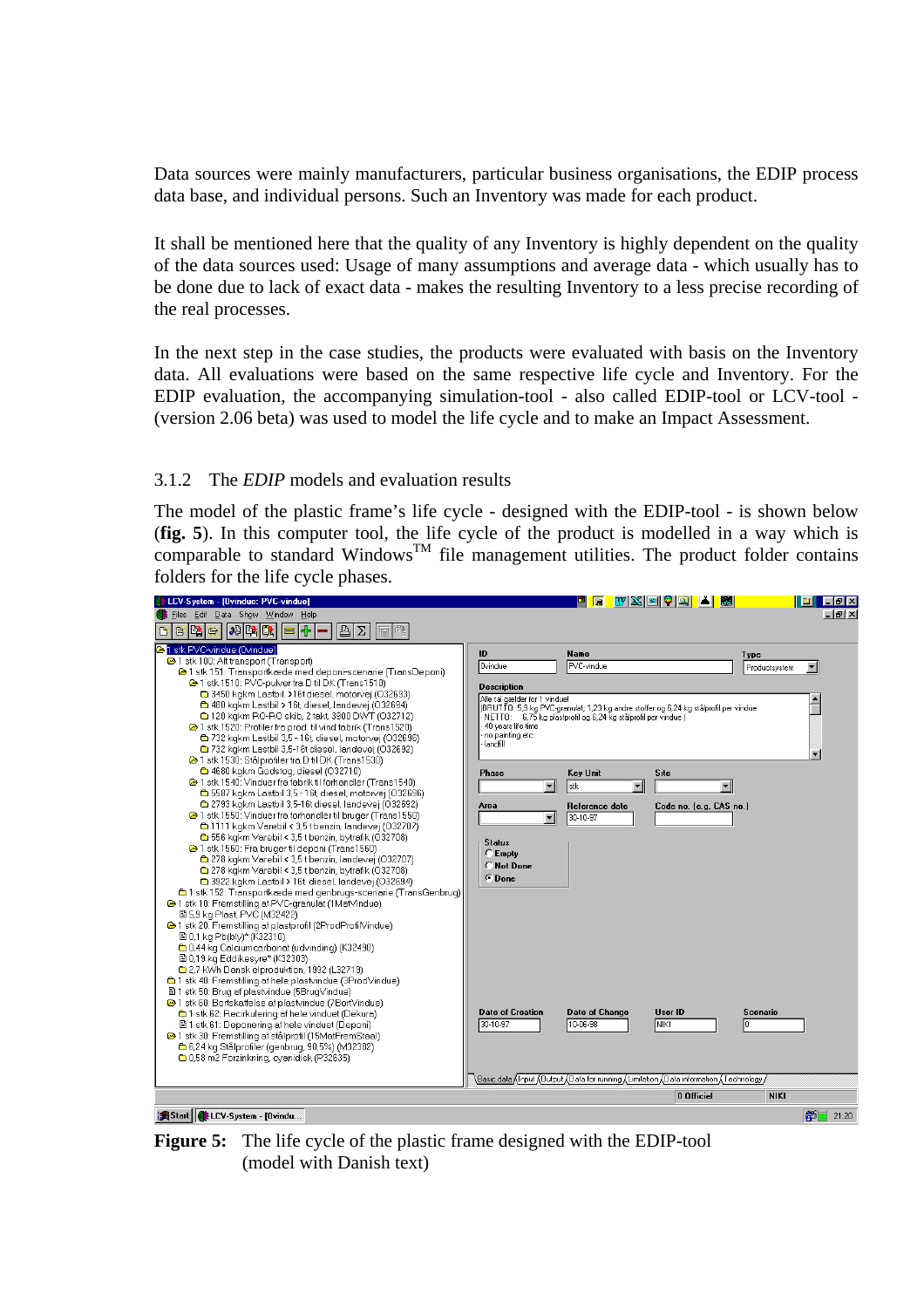Each phase folder - i.e. the folder of "Material Production", "Manufacturing", "Use", "Disposal" and "All transport" - in turn contains folders for the different building blocks of the respective life cycle phase. The actual input/output data are placed inside these building block folders. For example, the manufacturing of the plastic profile (in Danish: *fremstilling af plastprofil*) from 5.9 kg PVC-granulate requires - among other things - 2.7 kWh (Danish) electricity as input (see also figure 5 again). Danish electricity is a pre-defined process which again involves inputs and outputs. About 350 such processes are pre-defined in the present version of the LCV-tool.

For the calculations in the EDIP-tool, the sequence of phases in the model is not relevant. Due to this circumstance, the models in figure 5 and 6 are acceptable although the sequence of phases may not represent the real one. The important thing is not the sequence but the contents of the phase folders.

| LCV-System - [1TraeVindue: 1: Traevindue]                                                                                                                                                                                                                                                                                                                                                                                                                                                                                                                                                                                                                                                                                                                                                                                                                        |                                                                                                                                | 同                          | <u> Mxeoqi</u> L <mark>e</mark>     |                        | $\Box$ $\Box$ $\times$ |
|------------------------------------------------------------------------------------------------------------------------------------------------------------------------------------------------------------------------------------------------------------------------------------------------------------------------------------------------------------------------------------------------------------------------------------------------------------------------------------------------------------------------------------------------------------------------------------------------------------------------------------------------------------------------------------------------------------------------------------------------------------------------------------------------------------------------------------------------------------------|--------------------------------------------------------------------------------------------------------------------------------|----------------------------|-------------------------------------|------------------------|------------------------|
| Files Edit Data Show Window Help                                                                                                                                                                                                                                                                                                                                                                                                                                                                                                                                                                                                                                                                                                                                                                                                                                 |                                                                                                                                |                            |                                     |                        | $- B $ $\times$        |
| 四向<br>$ \mathcal{L} \mathbb{R} $<br>L<br>╇<br>Σ<br>B<br>D l<br>昌                                                                                                                                                                                                                                                                                                                                                                                                                                                                                                                                                                                                                                                                                                                                                                                                 |                                                                                                                                |                            |                                     |                        |                        |
| 81 stk 1: Traevindue (1TraeVindue)<br>@ 1 stk 10: Fældning og afgrening + transport (1 Fæld Trae)<br>→ 9 kg Træ, blødt TS (brændsel) (K32372)<br>■ 0,00403 kg Gasolie forbrændt i dieselmotor, lille. (E32752)<br><sup>6</sup> 1 kg Træ, blødt TS (råmateriale) (M32378)                                                                                                                                                                                                                                                                                                                                                                                                                                                                                                                                                                                         | ID<br>1TraeVindue<br><b>Description</b>                                                                                        | Name<br>1: Traevindue      |                                     | Type<br>Productsystem  |                        |
| <sup>2</sup> 1 stk 20: Alt transport (2Transport)<br>@ 1 stk 200: Transport til savværk (20TransSav)<br>637 kgkm Godstog, diesel (032710)<br>6952 kgkm Lastbil > 3,5 t benzin, landevej (032702)<br>@ 1 stk 210: Transport til Horsens (25TransHors)<br>₾ 77 kgkm Lastbil 3.5 - 16t, diesel, motorvei (O32696)                                                                                                                                                                                                                                                                                                                                                                                                                                                                                                                                                   | 9 kg wood<br>40 years life time<br>painting every 5th year<br>landfill                                                         |                            |                                     |                        |                        |
| 1150 kgkm RO-RO skib, 2 takt, 3900 DWT (032712)<br>→ 1 stk 220: Transport til vinduesproducent (25TransProducent)                                                                                                                                                                                                                                                                                                                                                                                                                                                                                                                                                                                                                                                                                                                                                | <b>Phase</b><br>$\blacktriangledown$                                                                                           | Key Unit<br>stk            | <b>Site</b><br>$\blacktriangledown$ |                        |                        |
| 77 kgkm Varebil < 3,5 t diesel, landevej (032697)<br>→ 1 stk 30: Afbarkning, opsavning, tørring (3PåSavværk)<br>2,25 kWh Finsk elproduktion, 1990 (L32717)<br>图 0,007 kg Gasolie forbr., dieselmotor, stor 4-takt (E32750)<br>→ 1 stk 40: Produktion af vinduet (4Produktion)<br>12 kWh Dansk elproduktion, 1990 (L32765)<br>→ 1 stk 50: Vedligeholdelse osv. (5Brug)<br>→ 5,23 m2 Maling (1 Maling)<br>6 0,25 kWh Dansk elproduktion, 1990 (L32765)<br>图 109 g Carbondioxid (CO2) (S32761)<br>■ 0.75 g SvovIdioxid (SO2) (S32755)<br>■ 0,105 g Fosfat (PO4-) (S32641)<br>■ 0,0112 q VOC, maleprocesser (S32677)<br>■ 1600 g Vand (S32658)<br>■ 0,0043 kg Uspec. farligt affald (T32415)<br>图 0,02075 kg Uspec, volumenaffald (T32409)<br><sup>2</sup> 1 stk 60: Bortskaffelse (deponi) (6Bortskaffelse)<br>图 1 stk 610; Deponering of Treevinduet (610DepoTree) | Area<br>$\blacktriangledown$<br><b>Status</b><br>$\cap$ Empty<br>C Not Done<br><b>C</b> Done                                   | Reference date<br>25-11-97 | Code no. (e.g. CAS no.)             |                        |                        |
|                                                                                                                                                                                                                                                                                                                                                                                                                                                                                                                                                                                                                                                                                                                                                                                                                                                                  | <b>Date of Creation</b><br>25-11-97<br>/Basic data (Input (Output (Data for running (Limitation (Data information (Technology) | Date of Change<br>10-06-98 | User ID<br>NIKI                     | <b>Scenario</b><br>ln. |                        |
|                                                                                                                                                                                                                                                                                                                                                                                                                                                                                                                                                                                                                                                                                                                                                                                                                                                                  |                                                                                                                                |                            | 0 Officiel                          | <b>NIKI</b>            |                        |
| Start   St.CV-System - [1Trae                                                                                                                                                                                                                                                                                                                                                                                                                                                                                                                                                                                                                                                                                                                                                                                                                                    |                                                                                                                                |                            |                                     |                        | <b>ASE</b><br>21:06    |

The LCV model of the life cycle of the wooden frame is depicted in **figure 6** below.

**Figure 6:** The life cycle of the wooden frame designed with the EDIP-tool (model with Danish text)

Both EDIP models were used for environmental Impact Assessments. This means that the Inventory data were *characterised*, *normalised* and finally *weighted*. All these steps were done by the EDIP-tool.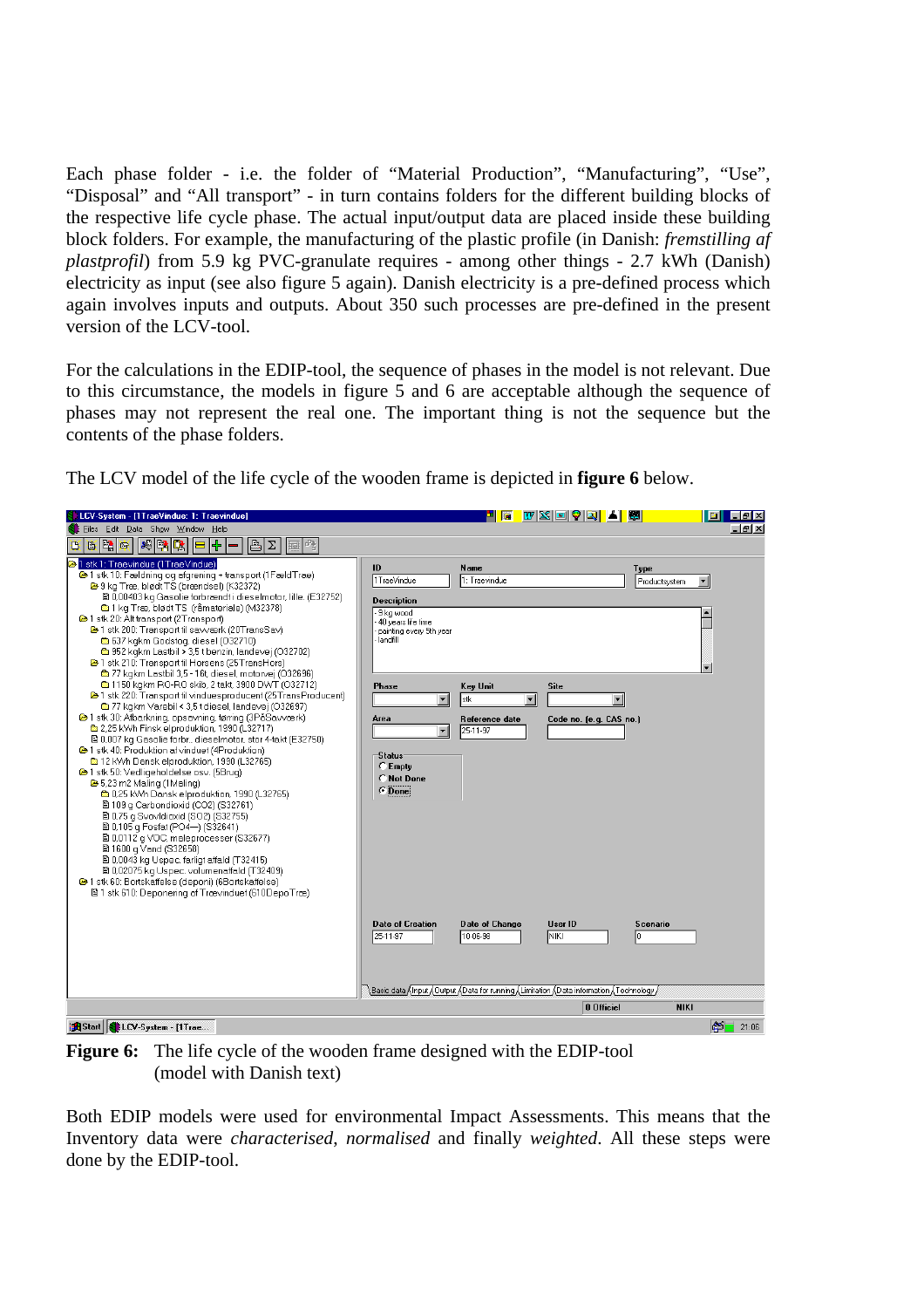It shall be stressed here that in the presented case studies exclusively potential impacts on the *natural environment* were considered. The reason for this is that aspects of resource depletion and working environment - which are considered in the EDIP methodology and thus are automatically calculated as well - are *not* considered in the other two evaluation methods utilised in the case studies.

Results of Impact Assessments, i.e. values for weighted environmental impact potentials, are usually given as a *bar chart* of contributions to environmental impact categories. Such a typical bar chart is shown below (**fig. 7**). Each contribution is expressed in **t**arget **m**illi-**p**erson **e**quivalents, mPET.



**Figure 7:** A typical EDIP bar chart result [EDIP, 1997]

Characterising, Normalising, and subsequent Weighting of the Inventory data resulted in a set of mPET values for 15 environmental impact categories. These amounts of mPETs were then summarised for each phase. In order to get one single value and thus make results of the EDIP methodology better comparable to the other methods, the resulting milli-person equivalents of all phases were finally summed-up again (Both summarisations - for the single phases and the total life cycle, however, are *not* part of the methodology. They were solely included to facilitate a comparison with other methods).

**Figure 8** (next page) shows a print out of the environmental contributions from all phases of the plastic frame.

(Remark: In *none* of the case studies *radioactive waste* - resulting from nuclear power production - was taken into account, due to technical problems. The data on the next page therefore specify always a zero for radioactive waste. The deviation in the result is not significant, due to the fact that primarily Danish, i.e. non-nuclear, electricity is used in the models and because this exclusion was done in all cases.)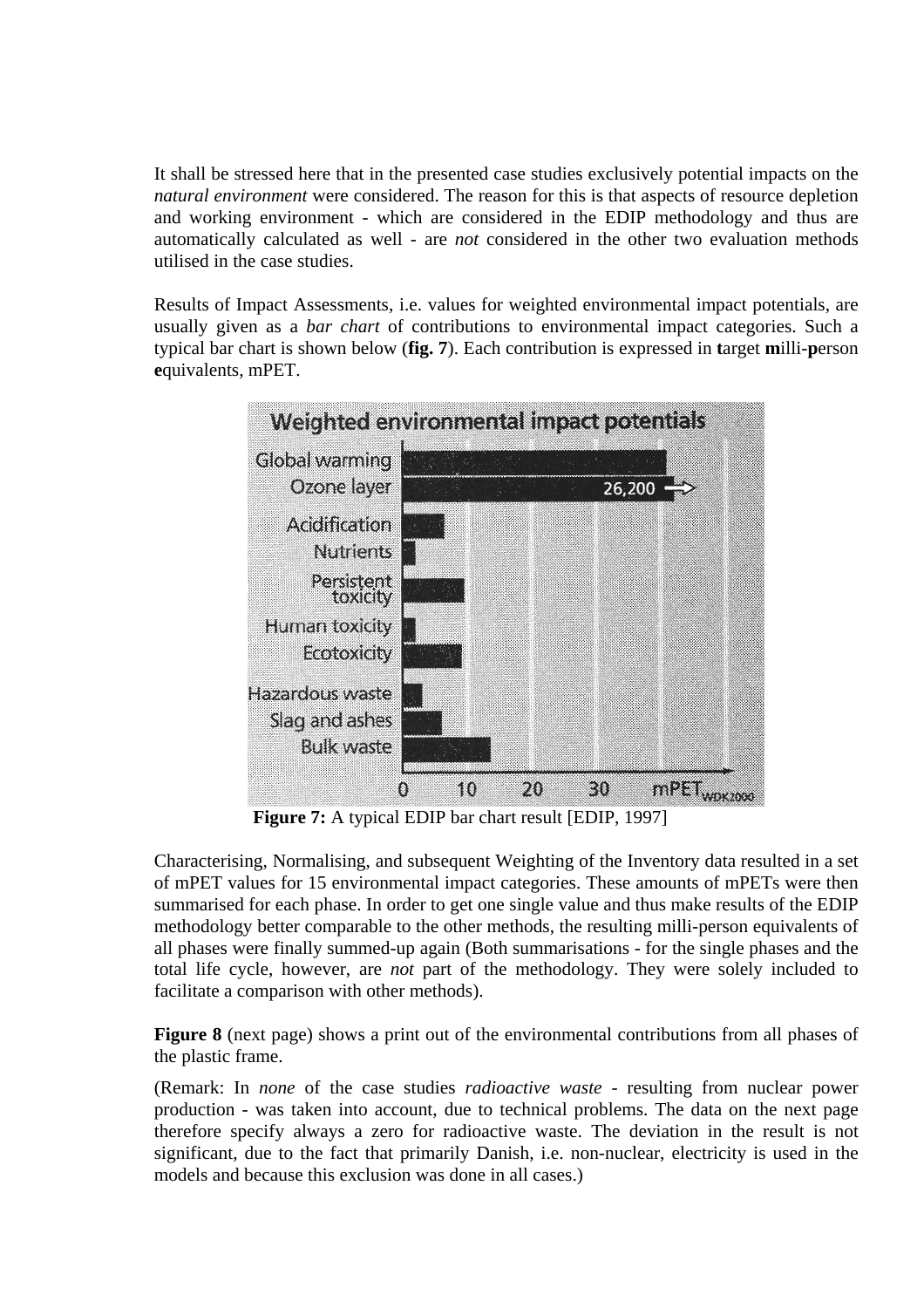Miljø resultat Beregning for plastvindue 0vindue PVC-vindue Miljøparametre UMIP niveau Vægtning Mængde til 1999 og hans som ble stort at det stort at den stort at det stort at det stort at det stort at det s Levetid 40 Vægtning 1 Ja Effekt-ID Navn **Fase Mængde Enhed** 1 Drivhuseffekt MAT+ST.KOM 0,074230 mPET 10 Human TOX, vand MAT+ST.KOM 0,026650 mPET 11 Human TOX, luft **MAT+ST KOM** 0,010160 mPFT 12 Human TOX, jord **MAT+ST.KOM** 0,010540 mPET 14 Øko TOX, vand-kronisk MAT+ST.KOM 0,018680 mPET 15 Øko TOX, vand-akut 15 Øko TOX, vand-akut 15 Øko TOX, vand-akut 15 Oko 2010 MAT+ST.KOM 16 Øko TOX, jord MAT+ST.KOM 0,092620 mPET 20 Volumenaffald MAT+ST.KOM 0,046220 mPET 21 Farligt affald MAT+ST.KOM 1,290000 mPET 22 Radioaktivt affald **MAT+ST.KOM** 0 mPET 23 Slagge og aske MAT+ST.KOM 0,010830 mPET 3 Forsuring MAT+ST.KOM 0,055560 mPET 4 Fotokemisk ozon-1 (lavNOx) MAT+ST.KOM 0,002229 mPET 5 Fotokemisk ozon-2 (højNOx) MAT+ST.KOM 0,001935 mPET 6 Næringssaltbelastning MAT+ST.KOM 0,017380 mPET **1,699984 mPET**  1 Drivhuseffekt EGENPROD 0,014680 mPET 10 Human TOX, vand **EGENPROD** 6,008671 mPET 11 Human TOX, luft **EGENPROD** 6,001325 mPET 12 Human TOX, jord EGENPROD 0,006441 mPET 14 Øko TOX, vand-kronisk EGENPROD 0,008543 mPET 15 Øko TOX, vand-akut **EGENPROD** EGENPROD 0,007964 mPET 16 Øko TOX, jord EGENPROD 0,000020 mPET 20 Volumenaffald EGENPROD 0,012420 mPET 21 Farligt affald EGENPROD 0,000000 mPET 22 Radioaktivt affald **COVID-100 COVID-100 EGENPROD** COVID-100 MPET 23 Slagge og aske EGENPROD 0,008080 mPET EGENPROD 0,007186 mPET 4 Fotokemisk ozon-1 (lavNOx) EGENPROD 0,000360 mPET 5 Fotokemisk ozon-2 (højNOx) EGENPROD 0,000380 mPET 6 Næringssaltbelastning EGENPROD 0,001816 mPET **0,077885 mPET**  1 Drivhuseffekt TRANS IND 0,016260 mPET 10 Human TOX, vand **TRANS IND** 0,000874 mPET 11 Human TOX, luft **TRANS IND** 0,013320 mPET 12 Human TOX, jord **TRANS IND** 0,000189 mPET 14 Øko TOX, vand-kronisk TRANS IND 0,000683 mPET 15 Øko TOX, vand-akut TRANS IND 0,000001 mPET 16 Øko TOX, jord TRANS IND 0,000000 mPET 20 Volumenaffald TRANS IND 0,000312 mPET 21 Farligt affald **TRANS IND** 0,000000 mPET 22 Radioaktivt affald **TRANS IND** 23 Slagge og aske **TRANS IND** 0,000296 mPET 3 Forsuring TRANS IND 0,011750 mPET 4 Fotokemisk ozon-1 (lavNOx) TRANS IND 0,012260 mPET 5 Fotokemisk ozon-2 (højNOx) TRANS IND 0,012660 mPET 6 Næringssaltbelastning TRANS IND 0,007188 mPET **0,075792 mPET**  20 Volumenaffald BORTSKAFF **0,325200 mPET** 

**Figure 8:** The figures behind the EDIP bar chart result for the plastic window frame and their summation in phases and in total (phases from top: Material Production, Manufacturing, Transport, Disposal)

**Total: 2,178862 mPET**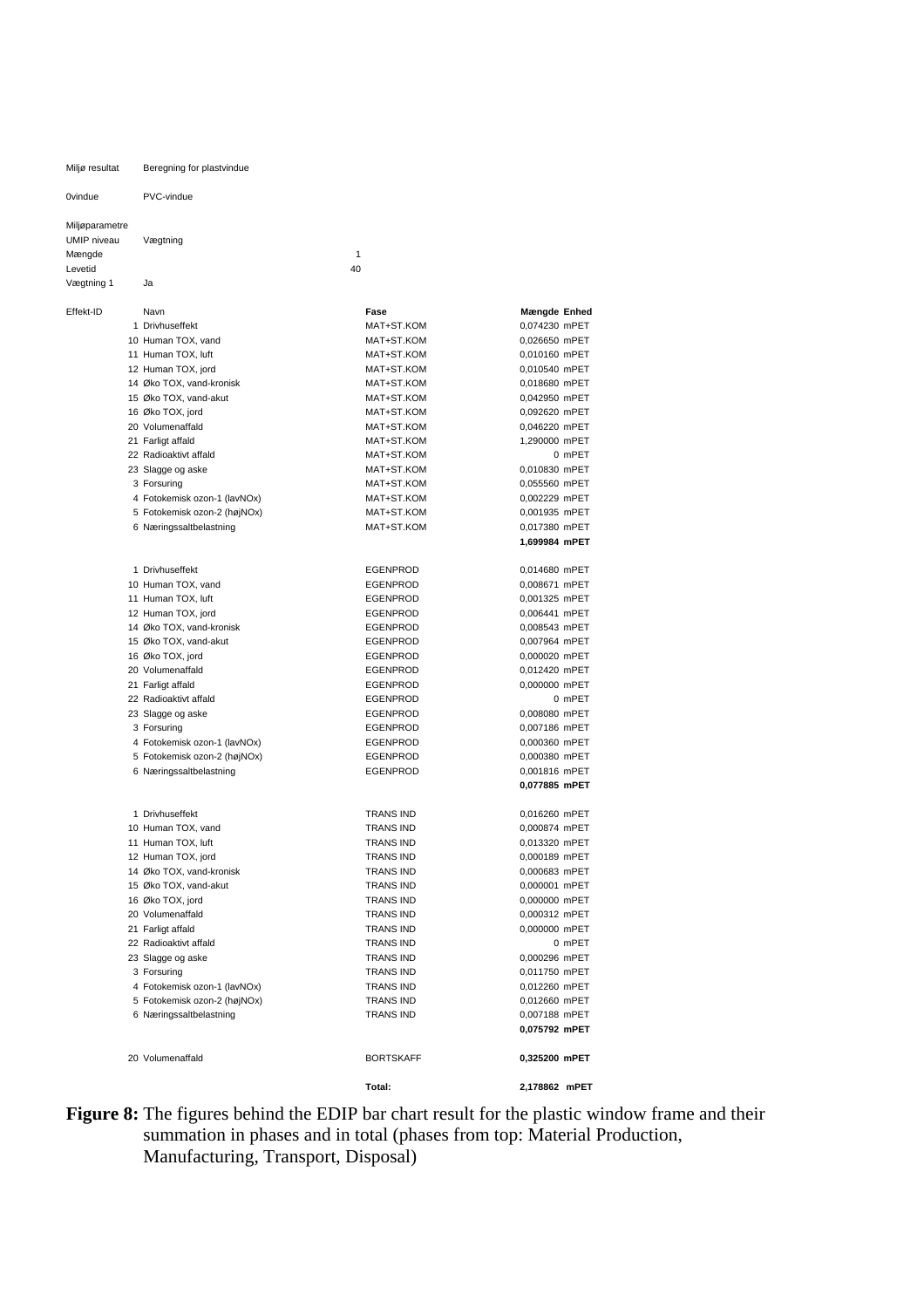A similar summarisation was performed for the wooden frame, as well. This one, however, is only reflected in **table 1** below. It shows the results of the summarised EDIP evaluation of the two window frames in mPETs. In order not to set exceeding focus on decimal places, all figures are rounded.

|         | Mat. Prod.           | Manuf. | Transport | $Use^*$     | Disposal | <b>Total</b> | $*$ Heat loss |
|---------|----------------------|--------|-----------|-------------|----------|--------------|---------------|
|         | [mPET]               | [mPET] | [mPET]    | [mPET]      | [mPET]   | [mPET]       | [mPET]        |
| Plastic | 17                   | 0.1    | 0.1       |             | 0.3      | 2.2          | 1087          |
| Wood    | $> 0.0$ <sup>2</sup> | 0.2    | 0.1       | $\approx$ 0 | 0.1      | 0.4          | 1087          |

**Table 1:** Summarised EDIP results for a plastic and a wooden frame compared to heat loss over 40 years through the glass pane

⊇: "Pressure impregnating" of the wood is not included due to lack of data.

For comparative reasons, the heat loss through the window pane is mentioned as well. The figure represents the summarised EDIP result for 15 kg fuel oil - which is the estimated annual amount - multiplied by the 40 years life time.

# **Plastic frame**

According to the figures in table 1, the plastic frame performs worse than the wooden frame. This is mostly due to the Material Production. Background for this circumstance is the fact that the plastic material extraction and processing causes a considerable amount of hazardous waste (1.29 mPET, see fig. 8). Manufacturing and Transport of the plastic frame result in no significant environmental harm.

The Use phase of the frame does not have any environmental consequences. However, as an interesting fact to be aware of in this context, the amount of mPETs resulting from the heat loss through the window *pane* is mentioned as well in the last column of table 1. Assuming a loss of 15 kg fuel oil per year over the life time of 40 years, this heat loss is equivalent to more than 1000 (!) mPETs. This figure is about 2000 times as much as the wooden frame and 500 times as much as the plastic frame!

Disposal of the plastic frame by landfill causes an amount of bulk waste which corresponds to 0.33 mPETs. A disposal scenario with incineration would have resulted in a considerably higher value due to the fact that the plastic frame mostly consists of PVC which in turn causes the well-known problematic emissions (highly dangerous chloride compounds (e.g. hydrochloric acid), dioxins and heavy metals [DEPA, 1996]).

#### **Wooden frame**

The Manufacturing phase in the wooden frame's life cycle has a considerably high electricity consumption per frame which results in about twice as many mPETs as any other phase of this product. Compared to the plastic frame, Manufacturing of the wooden frame causes about twice as many mPETs. Due to lack of data, the process of pressure impregnating of the wood is not included in the evaluation. The actual figure for the Material Production phase will thus be higher.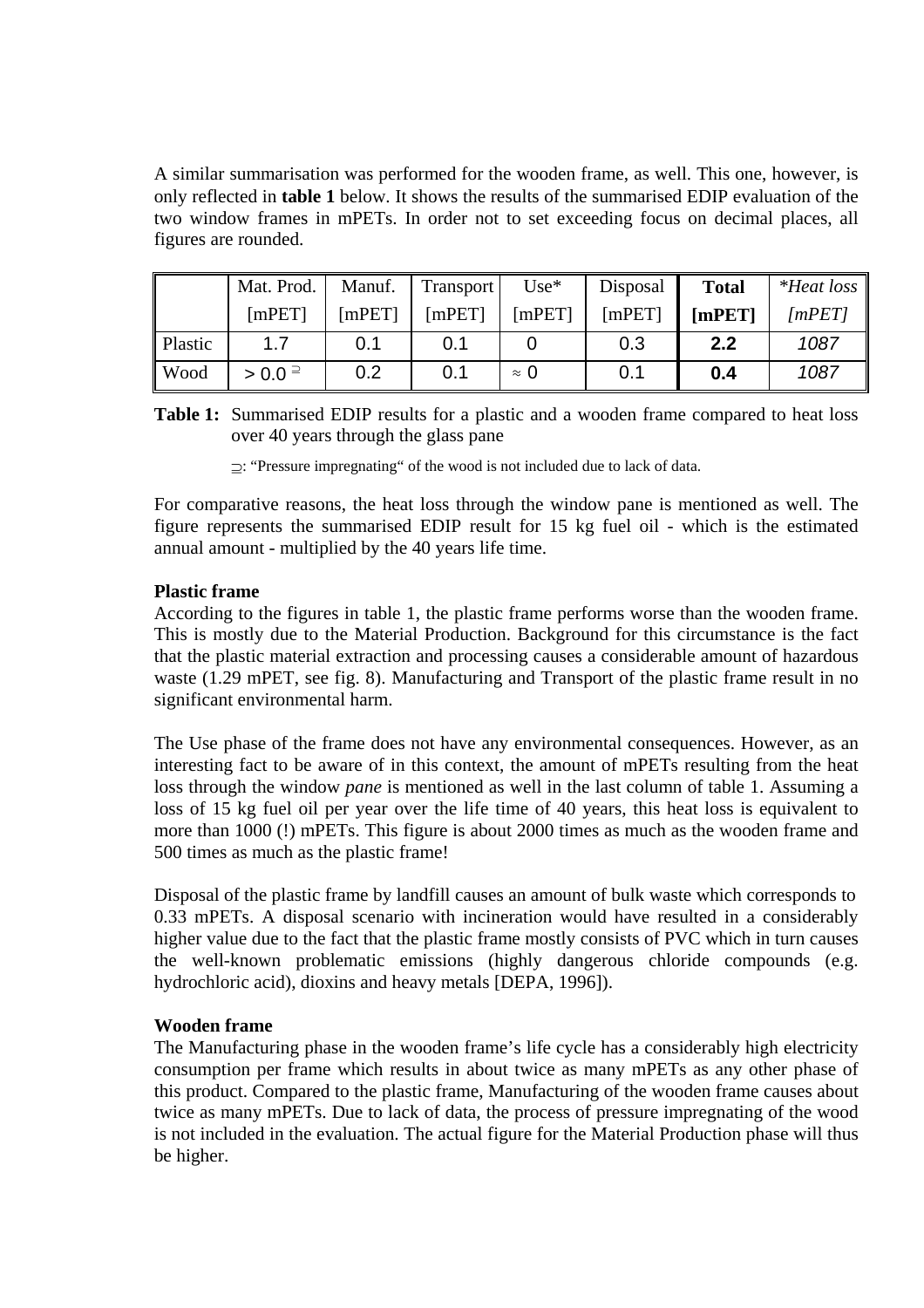# 3.1.3 The *Eco-indicator 95* evaluation results

In the Eco-indicator "Manual for Designers" [PRE, 1995], various indicators for materials, manufacturing processes, transport processes and other processes are pre-defined in specific units, e.g. milli points per kg, milli points per kWh. Those milli-points can be compared to the mPETs from the EDIP methodology. There are, however, substantial differences e.g. in the utilised bases for Normalisation and Weighting (see section 2.3).

Using the life cycle models and Inventories from section 3.1.1, suitable pre-defined Ecoindicators were simply multiplied by the respective amounts of e.g. material processed.

As an example, the calculation of the value for the Material Production of the plastic frame shall be described by means of the table below (see also fig. 2 again, figures rounded to one decimal place):

| <b>Material or Process</b> | <b>Amount</b>      | <b>Eco-indicator</b> | <b>Result</b>    |
|----------------------------|--------------------|----------------------|------------------|
| PVC-granulate              | $5.9 \text{ kg}$   | $4.2 \text{ mp/kg}$  | 24.8 mp          |
| secondary steel            | $6.2$ kg           | $1.3 \text{ mp/kg}$  | 8.1 mp           |
| rolling, warm *            | $0.58 \text{ m}^2$ | 2.0 mp/ $m^2$        | $1.2 \text{ mp}$ |
| electroplating             | $0.58 \text{ m}^2$ | $22 \text{ mp/m}^2$  | 12.8 mp          |
|                            |                    | <b>TOTAL:</b>        | 46.9             |

Phase: MATERIAL PRODUCTION

**Table 2:** Use of Eco-indicators for the quantification of environmental damage, shown by means of the material production for a plastic window frame

When certain indicators could not be found in the manual, worst-case oriented indicators were estimated wherever possible. This was for instance done for the production of the steel profiles by warm rolling, which is not pre-defined (see the \* in table 2). In this case, an estimation was done which was based on cold-rolling of steel  $(0.46 \text{ mp/m}^2)$ . Due to the assumed higher energy consumption compared to cold rolling, the value was set higher (factor four).

Such results - amounts of milli points for each phase - could finally be summarised to one score for the whole life cycle. This procedure is defined in the methodology. The comparative result of this evaluation is given in **table 3** on the following page.

|         | Mat. Prod. | Manuf. | Transport | $Use^*$       | Disposal         | <b>Total</b> | *Heat loss $\parallel$ |
|---------|------------|--------|-----------|---------------|------------------|--------------|------------------------|
|         | [mp]       | [mp]   | [mp]      | [mp]          | [mp]             | [mp]         | [mp]                   |
| Plastic | 46.9       | 2.5    | 7.0       |               | 5.5              | 61.8         | 4050                   |
| Wood    | $> 8.2 =$  | 8.0    | 0.5       | $4.5^{\circ}$ | $0.2\textdegree$ | 21.4         | 4050                   |

**Table 3:** Summarised Eco-indicator results for the plastic and the wooden frame compared to heat loss over 40 years through the glass pane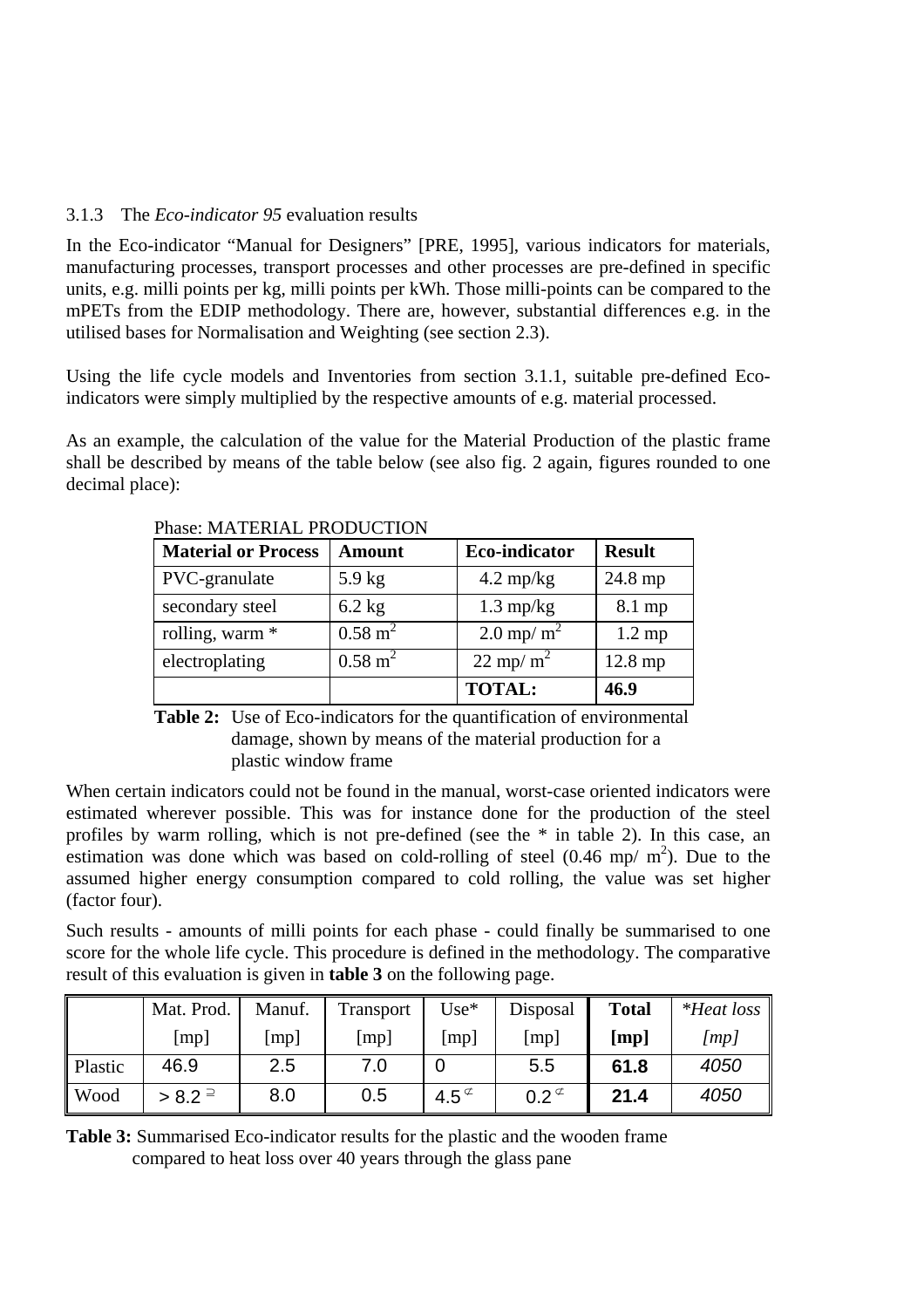⊇: "Pressure impregnating" of the wood is not included due to lack of data.

⊄: estimates (for Disposal based on similar indicators)

The figures of **table 3** ascertain a better environmental result for the wooden frame than for the plastic one. The result for the wooden frame, however, is rather insecure due to the omission of "pressure impregnation" and the two estimations for Use and Disposal.

#### **Plastic frame**

The Material Production is the biggest source of impact potentials in the plastic frame's life cycle. The Manufacturing involves about 3 kWh electricity per frame, which is not significantly much. This is mirrored in the relatively low mp-value.

Transport, however, results in the second highest mp-value. The biggest contribution to this result comes from about 20 ton-kilometres (tkm) truck transport which are equal to 6.77 mp. Train and ship transport have considerably lower indicators (about 1/10 of truck) and contribute only with a total of 4.8 tkm.

In the Use phase, the interesting point is again the immense heat loss through the window pane with its environmental consequences. The figure for the Disposal of the plastic frame is dominated by the steel frame which is responsible for nearly 5 mp.

### **Wooden frame**

The most important contributions to the wooden frame's Material Production phase are the mechanical wood processes (nearly 7 mp) and the drying of the wood (1.5 mp). The high energy consumption of the Manufacturing phase (about 12 kWh/frame and 0.67 mp/kWh) characterises this phase.

The wooden frame doesn't weigh too much, involves a lot of efficient ship transport and is transported over relatively short distances. This is the reason for the comparatively low figure for Transport.

Painting of the frame (9 times or 5  $m^2$  in total) in the Use phase and landfilling in the Disposal of the frame are not defined with Eco-indicators. While for painting an indicator of 0.1 mp/m<sup>2</sup> had to be guessed (due to missing comparable ones), the indicator for landfill could be estimated by means of other disposal processes. The indicator for painting may well be much higher, which lets this phase appear to probably be the most important one of the wooden frame's life cycle.

#### 3.1.4 The *Oil Point* evaluation results

For the evaluation by means of an energy balance, a unit describing the energy content of 1 kg oil was defined. The unit was called "Oil Point" (OP) and represents the energy value of 45 MJ, see section 2.4.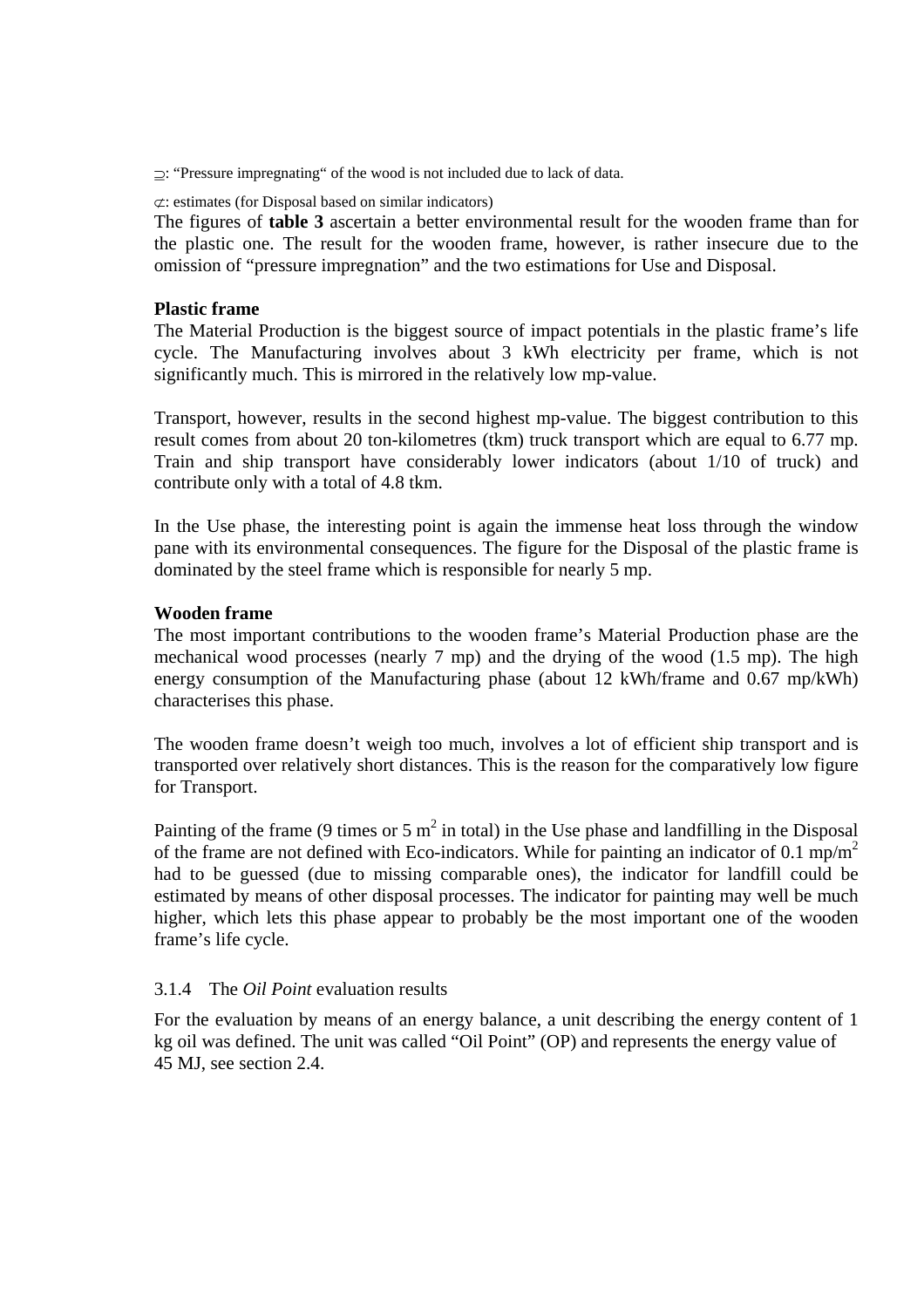A core element in this method is the fact that it works after the principle of rough data respectively good estimations combined with simple calculations. The method is assumed to give quick but still - compared with comprehensive methods - "correct" results in the order of magnitude because energy consumptions are responsible for a major part of potential environmental impacts.

In the comparison of two different materials to be used for an application in a specified life cycle, the conclusion could for instance be that one material would be preferable to another. Such conclusions to be drawn from "Oil Point" calculations are expected to be similar to the ones from other, more complex methods.

For the further calculations, the same life cycle model as for the other two evaluations was used in order to make the results obtained by this method comparable to the ones from the EDIP and Eco-indicator calculations. For this reason, a couple of Oil Point indicators for major energy consuming processes had to be defined. These definitions give a relatively rough picture of real amounts and values involved but thus mirror the character of the method. They are listed below:

|                      | 1 kg oil = 1 OP = 45 MJ                                                                                        |
|----------------------|----------------------------------------------------------------------------------------------------------------|
| Electricity:         | $0.25$ OP/kWh<br>$(1 \text{ kWh} \approx 10 \text{ MJ}$ (incl. efficiency factors) $\approx 0.25 \text{ OP}$ ) |
|                      |                                                                                                                |
| Truck-transport:     | 10 OP/1000 tkm (from: 40 kg crude oil per 100 km at 40 t total weight                                          |
|                      | of the truck)                                                                                                  |
| - Plastic-granulate: |                                                                                                                |
| heating value:       | $45 \text{ MJ/kg} = 1.0 \text{ OP/kg}$                                                                         |
| process energy:      | 22 MJ/kg $\approx$<br>$0.5$ OP/kg<br>(for extraction)                                                          |
|                      | $\Rightarrow$ 1.5 OP/kg                                                                                        |
| - Wood:              | (from $\approx$ 5 MJ/kg process energy)<br>$0.1$ OP/kg                                                         |

Based on these definitions of Oil Point indicators and one estimate (for electroplated steel), the evaluation of the products took place in a quite similar way to the Eco-indicator 95 method: The amount of material was simply multiplied by the respective Oil Point indicator. The complete calculation of the values for the plastic frame can therefore be presented in just one table. This table is shown below:

| Life cycle phase     | <b>Material or Process</b> | <b>Amount</b>  | <b>OP-indicator</b>   | <b>Result</b> |
|----------------------|----------------------------|----------------|-----------------------|---------------|
| Material             | plastic-granulate          | $6 \text{ kg}$ | $1.5$ OP/kg           | 9.0 OP        |
| Production           | electroplated steel        | $6 \text{ kg}$ | $0.7 \text{ OP/kg}$ * | 4.2 OP        |
| Manufacturing        | electricity                | 3.7 kWh        | $0.25$ OP/kWh         | $0.9$ OP      |
| <b>All Transport</b> | truck transport            | 20 tkm         | 10 OP/1000 tkm        | $0.2$ OP      |
| Use                  |                            |                |                       | $0$ OP        |
| Disposal             |                            |                |                       | $0$ OP        |
|                      |                            |                | <b>TOTAL:</b>         | 14.3 OP       |

**Table 4:** Use of Oil Point indicators for the quantification of potential environmental impact, shown by means of a plastic window frame

\* The indicator for electroplated steel is estimated based on the plastic-granulate indicator.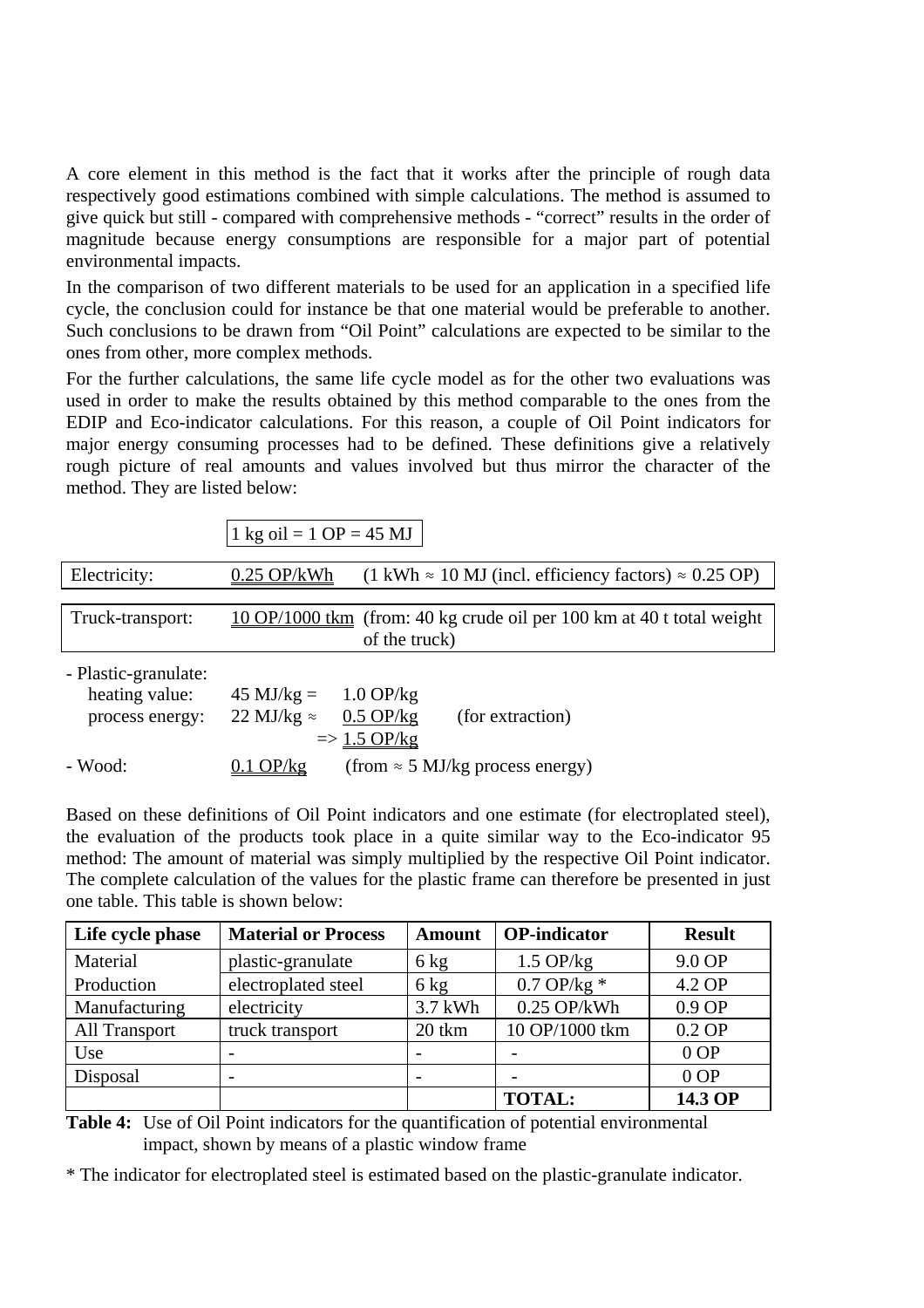Similar estimations based on data from literature and experience are explicitly allowed in the method.

According to the energy balance result, the by far most important phase of the plastic frames' life cycle is the Material Production. Within this phase, it is the plastic-granulate which is responsible for about two thirds of the energy consumption.

The estimated rest is necessary for the steel production and its electroplating. The major part of the electricity (2.7 kWh) is used for producing the actual profile. Only about 1 kWh goes into the window production. Use and Disposal of the window frames are not connected to any significant energy consumption. The complete calculation for the wooden frame is shown in **table 5**.

| Life cycle phase     | <b>Material or Process</b> | <b>Amount</b> | <b>OP-indicator</b> | <b>Result</b>  |
|----------------------|----------------------------|---------------|---------------------|----------------|
| Material             | wood                       | $9$ kg        | $0.1$ OP/kg         | $0.9$ OP       |
| Production           | electricity (for drying)   | $2.3$ kWh     | $0.25$ OP/kWh       | $0.6$ OP       |
| Production           | electricity (processes)    | 12 kWh        | $0.25$ OP/kWh       | 3OP            |
| <b>All Transport</b> | truck transport            | $1.1$ tkm     | 10 OP/1000 tkm      | $\approx 0$ OP |
| Use                  | $\overline{\phantom{0}}$   |               |                     | $0$ OP         |
| Disposal             |                            |               |                     | $0$ OP         |
|                      |                            |               | <b>TOTAL:</b>       | 4.5 OP         |

**Table 5:** The Oil Point result for the wooden window frame

According to this calculation, the Material Production results in about one third of the overall potential environmental impact. The most relevant phase, however, is the Production where a considerable amount of electrical energy is consumed.

The heat loss through the window pane over the 40 years of life time was just calculated as follows:  $15 \text{ kg}$  oil /year x 1 OP x 40 years = 600 OP

A comparison of the two Oil Point results including the heat loss is shown in the next section, together with a summary of all other previous results.

|                            | <b>Window Frames</b>  |                  |                |                       |                   |                |
|----------------------------|-----------------------|------------------|----------------|-----------------------|-------------------|----------------|
|                            |                       | <b>Plastic</b>   |                | <b>Wood</b>           |                   |                |
|                            | <b>EDIP</b><br>[mPET] | E.-i. 95<br>[mp] | Energy<br>[OP] | <b>EDIP</b><br>[mPET] | $E.-i.95$<br>[mp] | Energy<br>[OP] |
| <b>Material Production</b> | 1.7                   | 46.9             | 13.2           | > 0.0                 | > 8.2             | 1.5            |
| Manufacturing              | 0.1                   | 2.5              | 0.9            | 0.2                   | 8.0               | 3              |
| <b>All Transport</b>       | 0.1                   | 7.0              | 0.2            | 0.1                   | 0.5               | $\approx 0$    |
| $Use*$                     | $\overline{0}$        | 0                | $\overline{0}$ | $\approx 0$           | $4.5 =$           | $\overline{0}$ |
| End-of-life                | 0.3                   | 5.5              | $\overline{0}$ | 0.1                   | $0.2 =$           | 0              |
| Total:                     | 2.2                   | 61.9             | 14.3           | 0.4                   | 21.4              | 4.5            |

3.1.5 Summarised result and conclusions of the window-frame case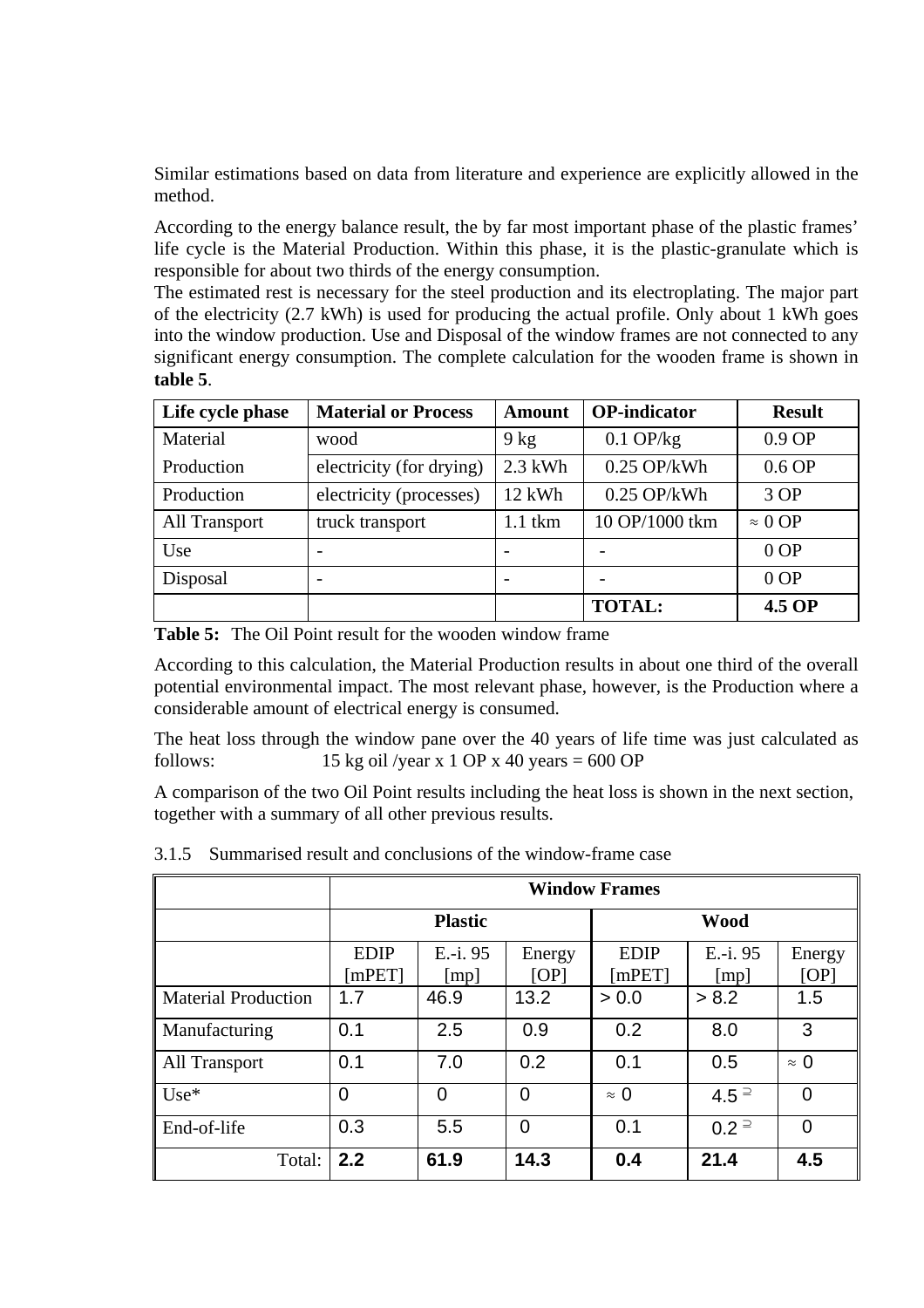| <i>*Heat loss</i> | 1087 | 4050 | 600 | 1087 | 4050 | 600 |
|-------------------|------|------|-----|------|------|-----|
| 40x15<br>kg oil:  |      |      |     |      |      |     |

**Table 6:** The results of the window frame case ⊇: based on estimates

This table shows the results of all three evaluations in the window frame case separated into phases. The EDIP figures are generated using the LCV-tool while Eco-indicator and Oil Point results are calculated "manually".

The wooden frame performs better than the plastic one in all evaluations. Both for plastic and for wood, the tendency of the energy figures is the same as for the EDIP figures. The different tendency of the Eco-indicator values can be considered as based on different normalising and weighting criteria.

For reasons of comparison, the last row of the table gives methodology-specific figures for the amount of energy that is lost through the window pane over the whole life time of 40 years. This comparison shows that the environmental impact caused by the frame, however, is only a fraction between 1/3 and 1/1000 of the impact caused by the loss of energy through the glass. The difference between the two materials and process chains is thus negligible in relation to the overall performance of the product. The major environmental impact of the whole window occurs during the use phase. Although the evaluations were focused on the frame, where wood performs better than plastic, a holistic contemplation leads to the conclusion that the selection of a different type of *glass* would be appropriate in order to improve the overall environmental performance.

In this case study, it is important to be aware of the fact that the main result - i.e. that wood performs better than plastic - is highly dependant on the assumed life cycle of the product. If, for instance, recycled material would have been contemplated which then would be recycled again, the result may probably have been in favour of the plastic frame.

With respect to the size of this paper, the following two case studies on active and textile products are only described by tables with their comparative results and by remarks to assumptions and estimations.

# **3.2 Case 2: A coffee machine - as example for active products**

Active products, i.e. products which have to consume energy in order to provide their functionality, typically have the highest environmental impact potential resulting from this energy consumption during use. The most important phase in the life cycle of such products is therefore typically the use phase, compare e.g. [DANNHEIM ET. AL., 1997]. For the coffee machine, a similar result can be expected. Aim with this case study is therefore primarily to investigate correlations between the methods rather than to analyse the product or to compare it with product alternatives.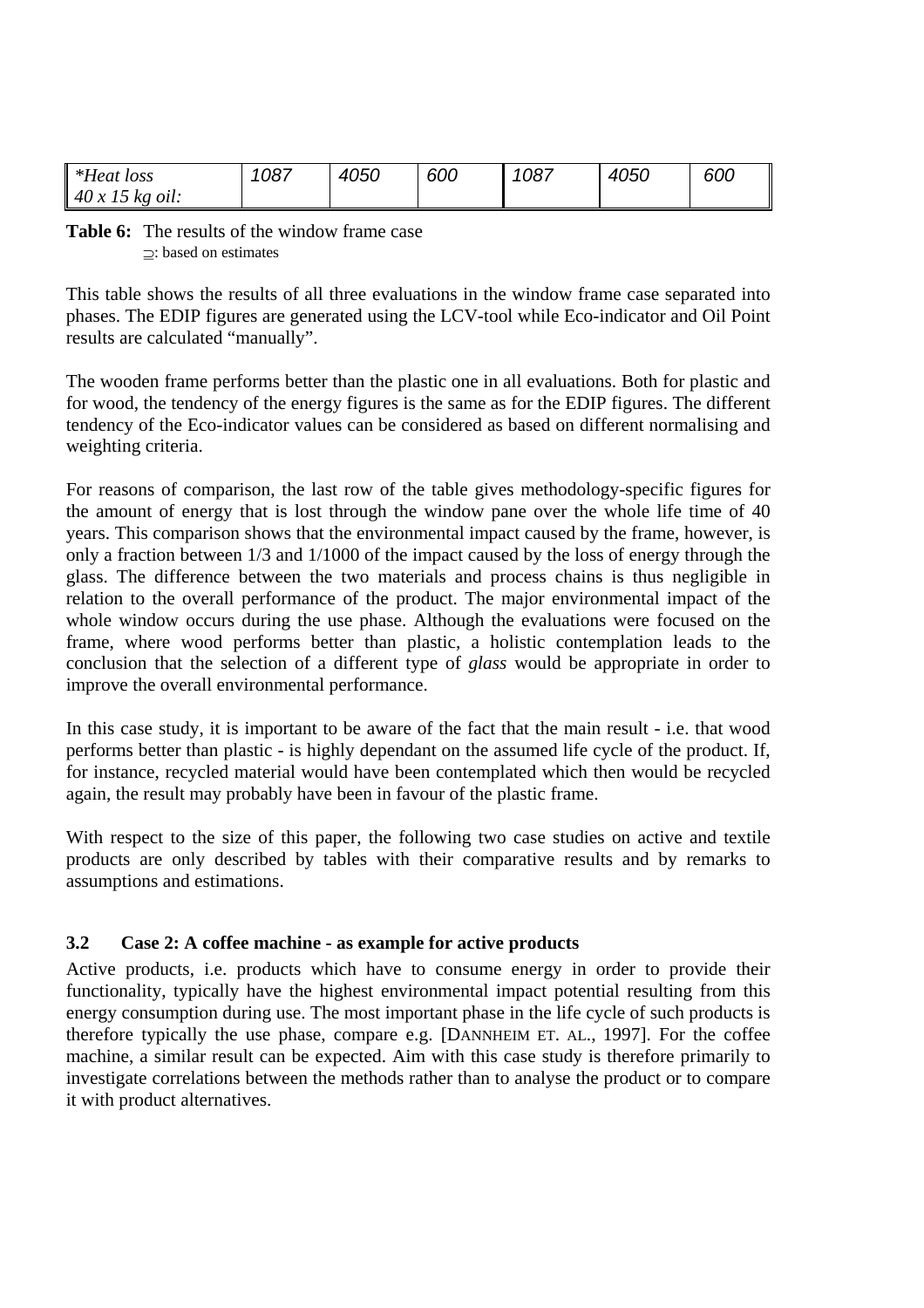3.2.1 The life cycle of the coffee machine

**Figure 9** on the following page shows the life cycle of a coffee machine. The example is taken from the Eco-indicator manual [PRE, 1995]. The model and data given here have been used for the EDIP evaluation (done by means of the LCV-tool) and the energy evaluation. This means that again all three evaluations are based on the same figures.



**Figure 9:** The life cycle of a coffee machine [PRE, 1995]

The coffee machine consists of a polystyrene housing, a glass jug, a steel hot plate and an aluminium riser pipe. Cables, switches and packaging are omitted just as the coffee beans and the consumed water (see the white building blocks in figure 9).

The coffee machine is assumed to have a life time of 5 years where it is used twice a day. One use includes a brewing of 6 cups (i.e. half capacity) and a period of 30 minutes of keeping the coffee hot. The disposal scenario is incineration.

Some inventory data are given in figure 9. The relative amounts are indicated by the thickness of the arrows.

The main Inventory data for the whole product life cycle are as follows, see [PRE, 1995]:

- 1 kg of polystyrene, to be injection moulded
- 0.1 kg of Aluminium, to be extruded
- 0.3 kg sheet steel
- 0.4 kg glass
- 7.3 kg paper (chlorine-free bleached)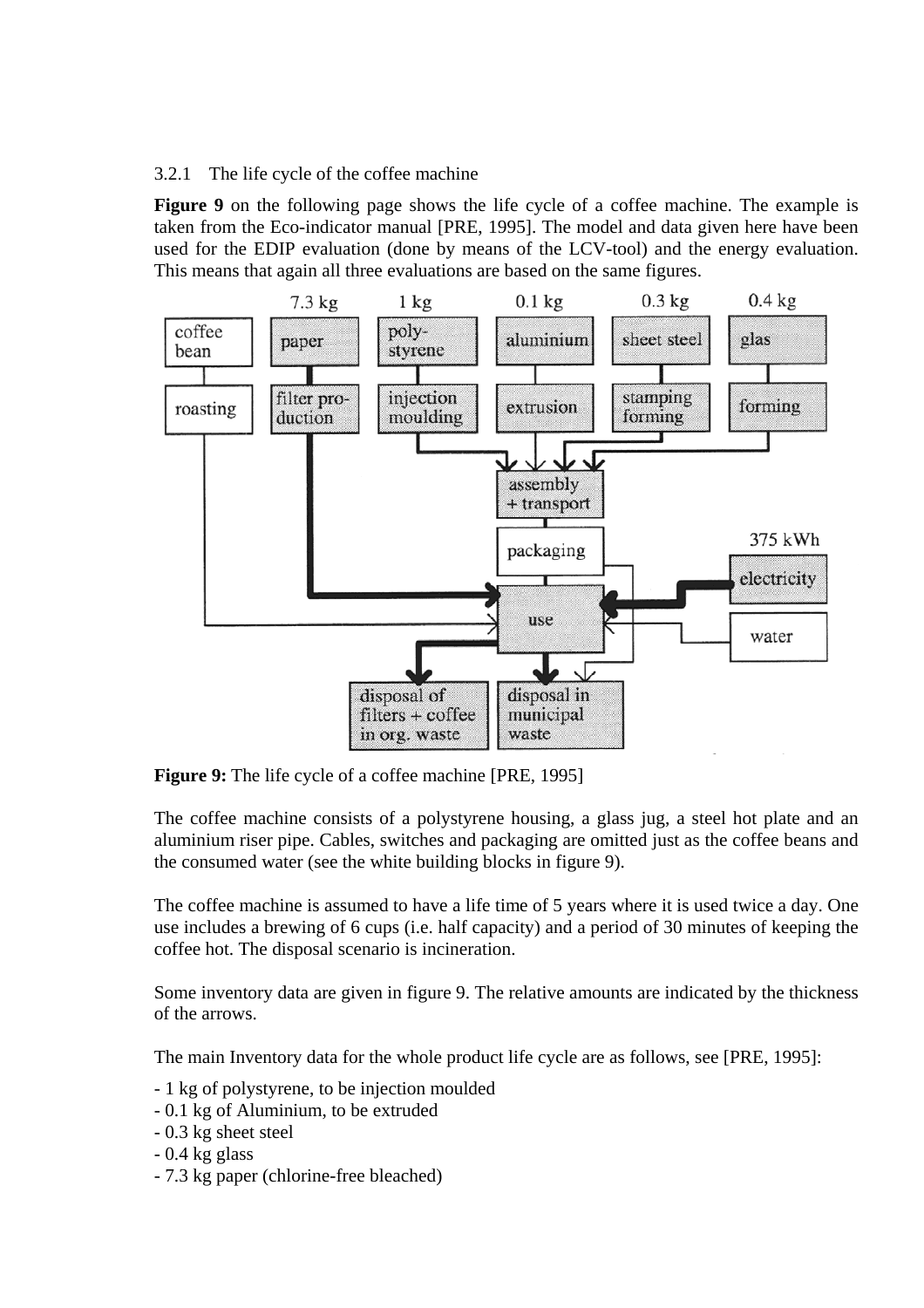| - 4 tkm truck transport (assumption of e.g. 4 kg transported over a distance of 1000 km)      |
|-----------------------------------------------------------------------------------------------|
| - 375 kWh electricity (5 years life time, 2 brewings per day at half capacity incl. 30 min on |
| hot plate, about 0.1 kWh per brewing; based on measurements)                                  |

- disposal via municipal waste and incineration

Transport data are not included in the example of [PRE, 1995]. Therefore, a transport scenario within Europe has been added by the authors (see above).

Based on these data, the three evaluations of the coffee machine were made. For this reason, an EDIP model, comparable to the ones of figures 5 and 6, was built.

The energy evaluation is explained by the subsequent **table 7**.

| LC-phase:                  | $45$ MJ/kg = 1 OP/kg                                     |                |                                          |
|----------------------------|----------------------------------------------------------|----------------|------------------------------------------|
| <b>Material Production</b> |                                                          |                | Process energy, [Jepsen, 1978]           |
| 2.8 OP                     | 1 kg Polystyrene                                         | 2.8 OP/kg      | 124 MJ/kg (incl. 45 MJ/kg heating value) |
| $0.6$ OP                   | 0.1 kg Aluminium (primary)                               | 5.8 OP/kg      | 260 MJ/kg                                |
| $0.2$ OP                   | 0.3 kg Sheet steel                                       | $0.7$ OP/ $kq$ | 33 MJ/kg                                 |
| $0.2$ OP                   | 0.4 kg Glass                                             | $0.4$ OP/kg    | 19 MJ/ka                                 |
| $3.8$ OP                   |                                                          |                |                                          |
| Manufacturing              |                                                          |                |                                          |
| 1.4 OP                     | 1 kg injection moulding                                  | **1.4 OP/kg    | ** estimate (1/2 of PS production)       |
| 0.01 OP                    | 0.1 kg extruding                                         | *0.07 OP/kg    | estimate (1/10 of sheet manufacturing)   |
| $0.02$ OP                  | 0.3 kg sheet pressing (thin)                             | *0.07 OP/kg    | estimate (1/10 of sheet manufacturing)   |
| 0.1 OP                     | 0.08 kg natural gas (fuel)                               | 1 OP/kg        |                                          |
| 1.53 OP                    |                                                          |                |                                          |
| <b>All Transport</b>       |                                                          |                |                                          |
| $0.004$ OP                 | *4000 kgkm lastbil                                       | 10 OP/1000 tkm | estimate                                 |
| $0.004$ OP                 |                                                          |                |                                          |
|                            | 5 years x 365 days/year x 2 brewings/day = 3650 brewings |                |                                          |
| Use                        |                                                          |                |                                          |
| 93.8 OP                    | 375 kWh electricity                                      | 0.25 OP/kWh    | 3650 brewings x ca. 0.1 kWh              |
| 3.7 OP                     | 7.3 kg paper                                             | $0.5$ OP/kg    | 23 MJ/kg and 3650 brewings x 2 g paper   |
| 97.5 OP                    |                                                          |                |                                          |
| End-of-life                |                                                          |                |                                          |
| - 1 OP                     | 1 kg PS, incineration                                    | 1 OP/kg        | 45 MJ/kg (heating value)                 |
| 0 OP                       | 0.1 kg Alu, incineration                                 |                |                                          |
| 0 OP                       | 0.3 kg sheet steel, incineration                         |                |                                          |
| 0 OP                       | 0.4 kg glass, incineration                               |                |                                          |
| $-2.2$ OP                  | 7.3 kg paper, incineration                               | 0.3 OP/kg      | 15 MJ/ka<br>estimation, based on wood    |
| $-3.2$ OP                  |                                                          |                |                                          |
| TOTAL: 99.6 OP             |                                                          |                |                                          |

**Table 7:** Evaluation of the coffee machine according to the Oil Point method

3.2.2 Summarised result and conclusions of the coffee machine case

**Table 8** (next page) summarises the evaluation results for the coffee machine. As expected, all three evaluations exhibit the use phase as the one with the by far highest environmental impact potential in the machine's life cycle. The material production phase is ranked at the second place in all results - however with a much lower impact potential. The contributions from end-of-life phase and manufacturing phase are comparably very low. As mentioned earlier, this result can be considered as being typical for active products (see also [EDIP, 1997], p.369 ff., the TV case).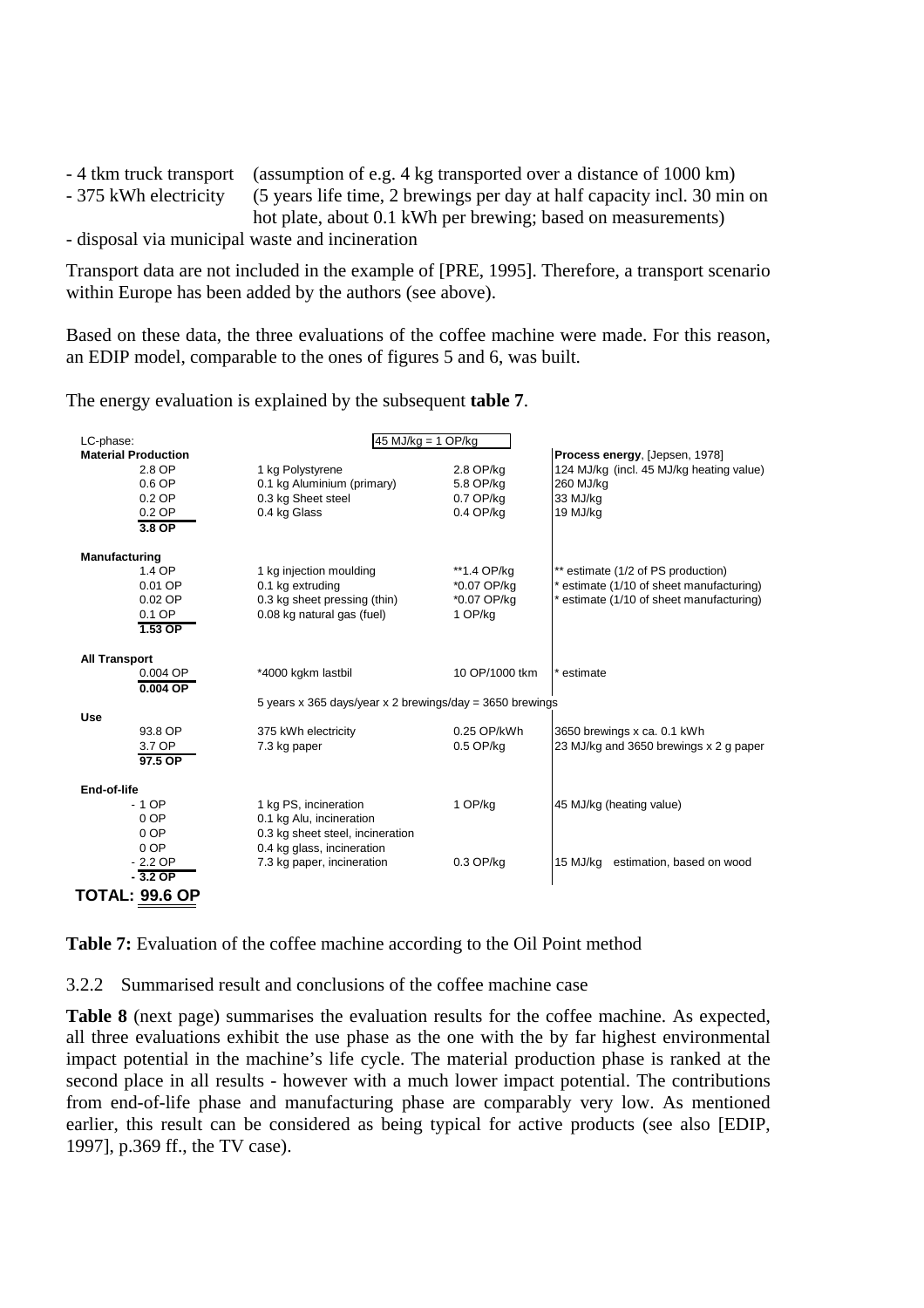|                      | <b>Coffee Machine</b> |                          |                          |  |  |
|----------------------|-----------------------|--------------------------|--------------------------|--|--|
|                      | <b>EDIP</b><br>[mPET] | Eco-indicator 95<br>[mp] | Energy<br>[OP]           |  |  |
| Mat. Prod.           | 1.2                   | 12.2                     | 3.8                      |  |  |
| Manufacturing        | 0.2                   | 1.0                      | 1.5                      |  |  |
| <b>All Transport</b> | 0.0                   | 0.1                      | $\approx 0$ <sup>2</sup> |  |  |
| Use                  | 37.4                  | 275                      | 97.5                     |  |  |
| End-of-life          | 1.0                   | 3.3                      | $-3.2$                   |  |  |
|                      | 39.8                  | 291.6                    | 99.6                     |  |  |

**Table 8:** The results of the coffee machine case

 $\supseteq$  The value lies just above zero

The high values of the use phase originate mostly from the energy consumption for brewing coffee. However, as can be seen in table 8, the consumption of paper filters contributes also considerably. Potential environmental impacts from the material production are the third biggest contribution. A conclusion to be drawn from these figures is that further product improvements should focus on measures to reduce energy consumption during the use of such a product. A secondary aim would be the reduction of filter paper.

Supporting the aim of this paper, it shall be pointed out again that the result of the energy based evaluation is basically the same as the other two results. Main conclusions to be drawn are identical as well. In the final case study, two textile products were examined by all three evaluation methods.

# **3.3 Case 3: Two sweaters - as example for textile products**

# 3.3.1 The life cycles of the sweaters

Subject in this case were two sweaters: one made of 100 % polyethylene-terephtalate (PET) and one made of 100 % cotton. For this case study, some data from a preliminary project on LCA of textile products have been utilised [UMIPTEX, 1998] combined with data from a report from the Danish Environmental Protection Agency (DEPA) on environmental assessment of textiles [DEPA, 1997].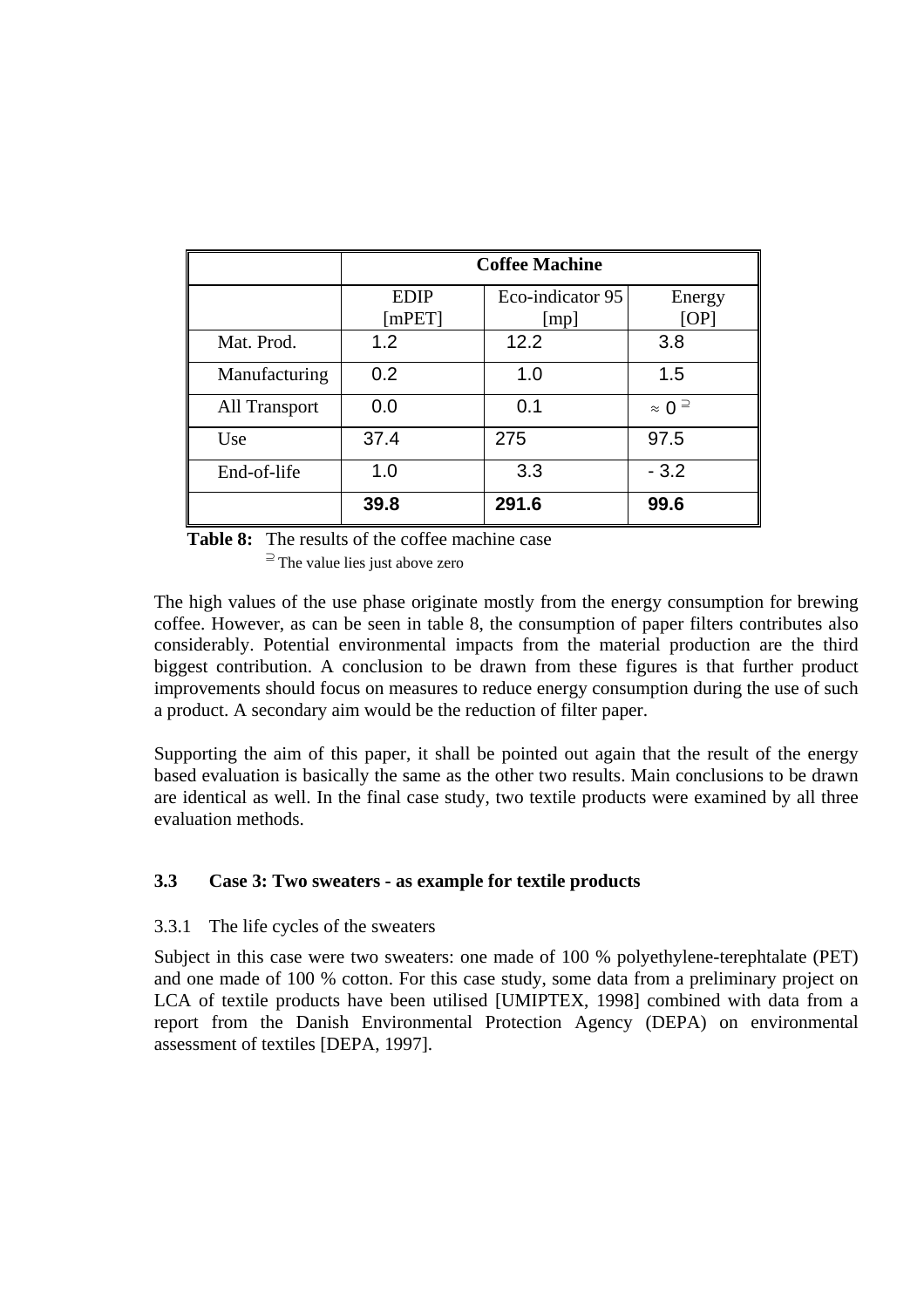The material production phase as well as the manufacturing phase for textiles comprise several steps. While material production stands for all steps of the production of fibres from raw material, manufacturing means all processes that are necessary to manufacture a finished product, e.g. a knitted sweater, from the fibres. In the UMIPTEX pre-project, all steps of material production respectively of manufacturing have been considered in combination. Therefore, the life cycle models of the present case study just consist of one condensed phase of material production and one condensed phase of manufacturing.

The subsequent phase is "transport" - ca. 1.5 ton-kilometres for the cotton sweater and about half as much for the PET sweater. The use phase consists of 75 times washing and tumbledrying. In the end-of-life phase, 75 % of the sweaters are incinerated and 25 % disposed of by landfill. The sweaters are assumed to have a weight of 1 kg each. For both sweaters, 3 kg of fibres are necessary.

A summary of the used inventory data is given below.

| Both sweaters: - 1 kg weight, | - 75 x washing and drying, (e.g. every second week over ca. 3 years),<br>- not coloured                                                                                                                                                                                                                                                                                                                    |
|-------------------------------|------------------------------------------------------------------------------------------------------------------------------------------------------------------------------------------------------------------------------------------------------------------------------------------------------------------------------------------------------------------------------------------------------------|
| Cotton:                       | - 100 g semen, 3 kg cotton, processing to fibres, 4 kWh electricity,<br>0.7 kg fuel oil, 3.5 MJ unspecified primary energy, 4 $m3$ water/kg cotton<br>- 13.6 kWh, 0.9 kg fuel oil and 0.1 kg gas oil during 5 manufacturing steps<br>- 1.5 tkm truck transport,<br>- 19.5 kg fuel oil, 1.5 kg washing powder, 1.8 $m3$ water during use<br>- 75 % incineration, 25 % landfill (heating value ca. 12 MJ/kg) |
| PET:                          | - 3 kg PET granulate from crude oil, processing to fibres,<br>- 2.6 kg fuel oil, 0.2 kg gas oil during 5 manufacturing steps,<br>- ca. 0.8 tkm truck transport<br>- 18 kg fuel oil, 1.5 kg washing powder, 1.8 $m3$ water during use<br>- 75 % incineration, 25 % landfill (heat value ca. 23 MJ/kg)                                                                                                       |

The mentioned heating values have been taken from the LCV computer tool which was again used for the EDIP evaluation.

| 3.3.2 Summarised result and conclusions of the sweater case |  |  |  |  |  |  |
|-------------------------------------------------------------|--|--|--|--|--|--|
|-------------------------------------------------------------|--|--|--|--|--|--|

| The results of the three evaluations are shown below. |  |
|-------------------------------------------------------|--|
|-------------------------------------------------------|--|

|                            | <b>Sweaters</b> |          |        |               |          |        |
|----------------------------|-----------------|----------|--------|---------------|----------|--------|
|                            | <b>PET</b>      |          |        | <b>Cotton</b> |          |        |
|                            | <b>EDIP</b>     | E.-i. 95 | Energy | <b>EDIP</b>   | E.-i. 95 | Energy |
|                            | [mPET]          | [mp]     | [OP]   | [ $mPET$ ]    | [mp]     | [OP]   |
| <b>Material Production</b> | 9.7             | 22.8     | 2.4    | 4.1           |          | 1.8    |
| Manufacturing              | 8.7             | 19       | 2.8    | 11.2          |          |        |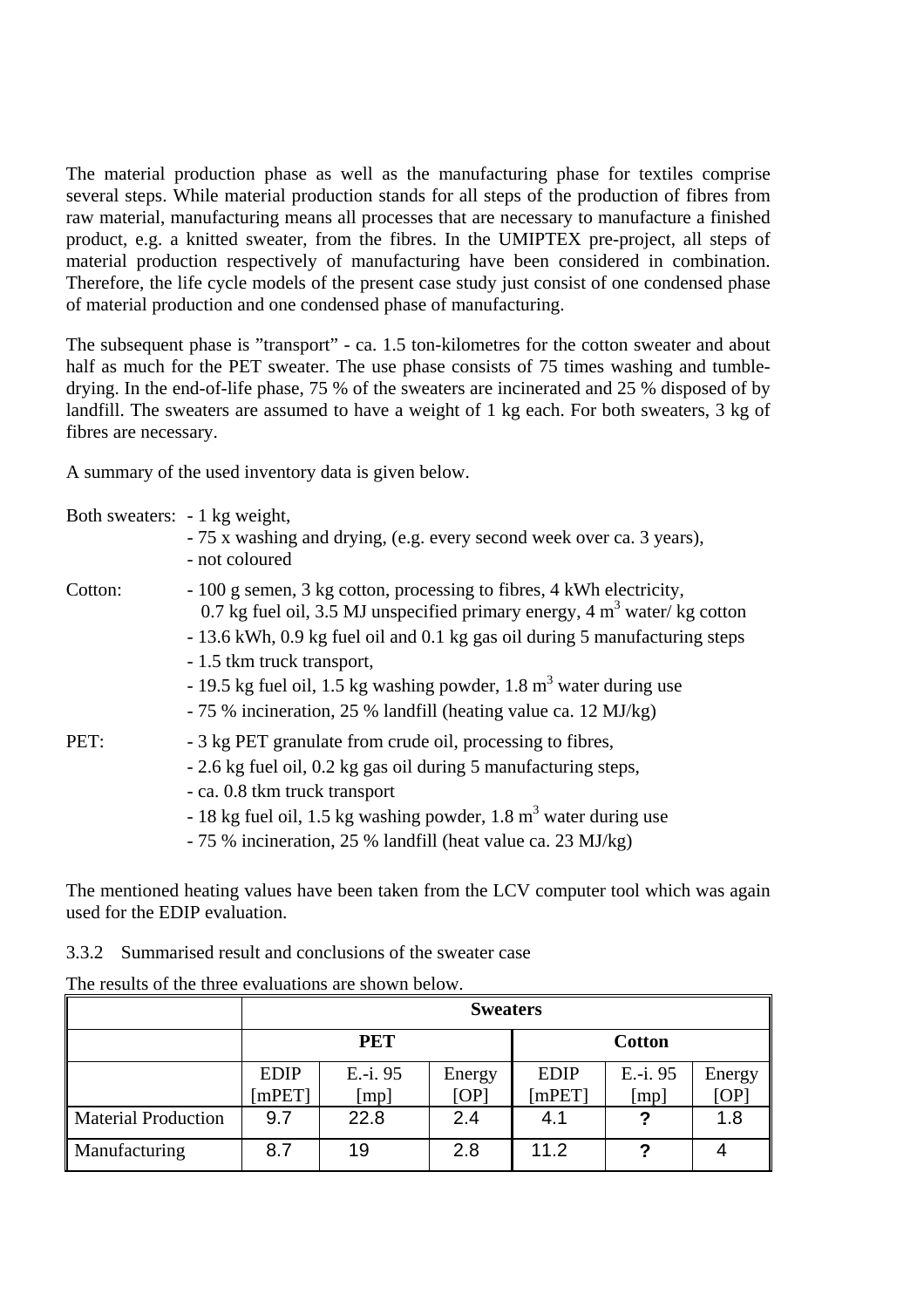| All Transport           | 0.1  | 0.3                   | $+0$ <sup><math>\supseteq</math></sup> | 0.2  | 0.6           | $+0$ <sup><math>\supseteq</math></sup> |
|-------------------------|------|-----------------------|----------------------------------------|------|---------------|----------------------------------------|
| $\big $ Use             | 32.4 | 126.5                 | 19.3                                   | 33.7 | 132.5         | 19.9                                   |
| $\parallel$ End-of-life | 0.5  | 1.4                   | $-0.4$                                 | 0.4  | 2.0           | $-0.2$                                 |
| Total:                  | 51.4 | $ 41.8 + 128.2 $ 24.1 |                                        | 49.6 | $ ? + 135.1 $ | 25.5                                   |

**Table 6:** The results of the textile case

⊇: the value is just above zero

# **EDIP figures**

Comparing the two sweaters by means of the EDIP figures, two comments can be made:

- 1. The use phase, i.e. washing and tumble drying, has the highest impact potential for both materials
- 2. In the overall result, cotton performs slightly better than PET but the results are not significantly different from each other.

# **Eco-indicator figures**

There are no Eco-indicators defined for cotton production or cotton manufacturing processes. This makes a proper comparison of this material with PET impossible. However, calculations for transport, use and end-of-life were possible. For the use phase, Eco-indicators for water consumption and washing powder were estimated. A comparison of these figures indicates a better performance of the PET sweater and the importance of the use phase for this result.

# **Energy figures**

Similar to the preceding evaluations, the Oil Point evaluation stresses the importance of the use phase for textiles, even though washing powder and water consumption have not been taken into account in this evaluation. Although the material production of the PET sweater is based on non-renewable non-recycled material, the comparatively lower energy consumptions during manufacturing and use of this material are reason for an overall slightly better performance of the PET sweater.

In the important use phase, cotton performs worse than PET in all three evaluations. This is probably due to the fact that the cotton fibres absorb more water which afterwards takes more energy for drying. The selection of a material which absorbs the smallest amount of water and/or the inclusion of a coating process would be an appropriate measure of product improvement here. Transport processes are practically unimportant in all evaluations.

While the total result of the EDIP evaluation is better for the cotton sweater than for the PET sweater, the result of the energy evaluation is just the opposite. However, in both evaluations the results lie very close to each other. Comparing the single phases of the life cycle, the energy figures show exactly the same tendencies as the EDIP figures. This indicates, that it is primarily the energy consumption which is responsible for the potential impacts in this example.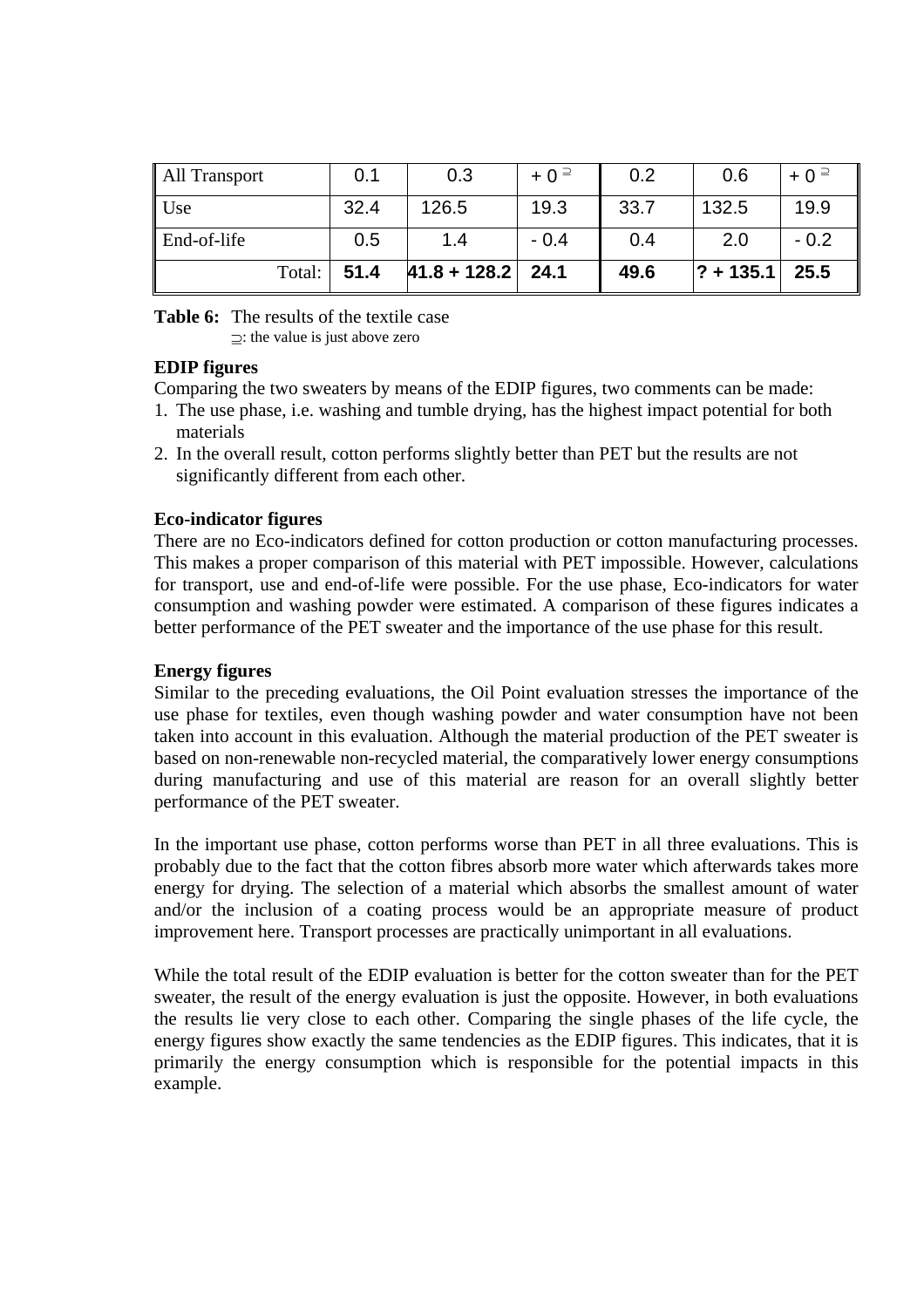# **4 Conclusions and Future Work**

In this paper, a method is presented which is intended to help designers when trying to evaluate sustainability aspects in their daily work. Facing the fact that there are environmentally speaking - different categories of products (e.g. passive, active and textile) and again different methods for evaluation with different inherent degrees of complexity, it was decided to conduct a set of case studies in order to have examples for the application of the different methods on the different product categories.

The results of the case studies were subsequently presented in two workshops and discussed with designers, product developers and LCA experts. One aim with the workshops was to find out, which of the methods would be suitable for the designers' situation. As a main outcome, none of the methods was found to be generally best appropriate.

Product developers emphasised the depth of information supplied by EDIP results. It is not only possible to *detect* a certain critical material or manufacturing process but also to find out *why* this is so. This gives the product developer a lot more space for case-specific decisions than single-score methods in general can do. Industrial designers, however, were more interested in getting more general, non-technical information. They found detailed information to be too confusing in the creative process.

In the case studies themselves, three environmental evaluation methods were utilised: The EDIP methodology, the Eco-indicator 95 and the Oil Point method, proposed by the authors, which is related to energy consumption. The major result of the case studies was that the Oil Point method in the first two cases (passive resp. active products) lead to identical main conclusions as the two other by far more comprehensive evaluation methods. In the last case study (textiles) only the tendencies in the single phases were similar, not the overall result. Due to the comparatively short time an energy-based evaluation can be performed in and due to the fact that it is relatively easy to comprehend, this method appears to be very useful for the rough evaluation of product concepts by designers.

A couple of other conclusions shall be mentioned in the form of a dotted list:

• "Think in life cycles - also when deciding upon material/manufacturing alternatives": The case studies stressed the well-known circumstance that it is crucial to contemplate whole life cycles even if only a decision between different material and thus manufacturing alternatives has to be made. Comparing certain phases only leads to incomplete results. In the window frame case, for example, the assumed material origin and end-of-life scenario have a decisive influence on the question whether wood or plastic is more environmentally friendly.

• Data quality/ sensitivity: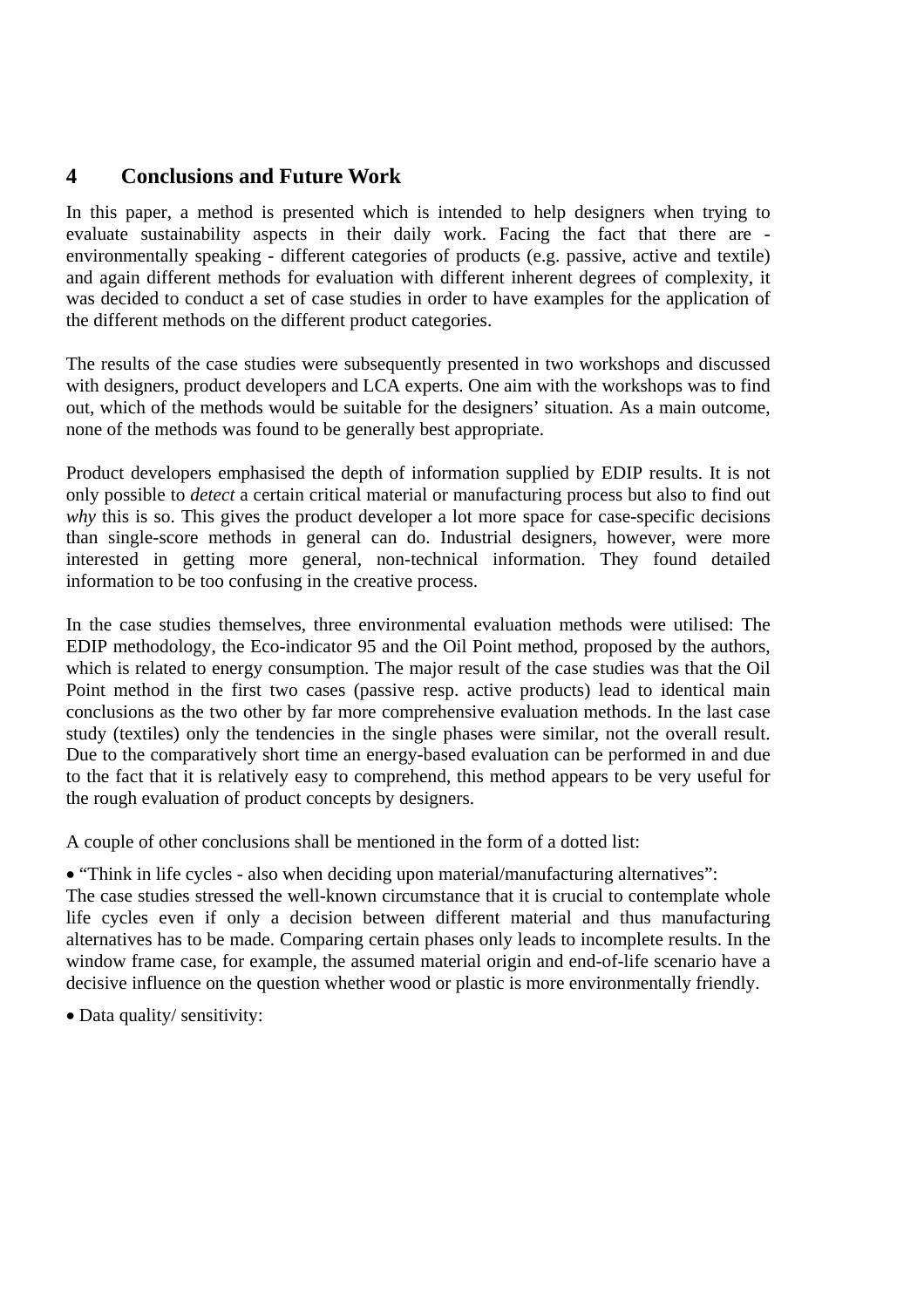LCA - even when supported by computer-tools - is a complex affair. The presented data have to be considered as partially insecure or even faulty. This is mainly due to the fact, that the case studies only represent first or second iterations. Further iteration cycles would probably lead to more trustful data. With respect to the quality of energy data, a sensitivity analysis is strongly recommended because energy data given in the literature often differ largely. In the scope of a sensitivity analysis key figures are identified and the overall variability of results and conclusions as a consequence of uncertainties in these key figures is analysed. Furthermore, it is often not clearly stated, whether given secondary energy data (e.g. electricity) are *efficiency-corrected* or not. The difference between them, however, is a factor of about 3 (!). The same problem applies to secondary energy data (usually given in kWh) calculated from primary energy (usually given in MJ) and vice versa.

• Effect of data quality on the main conclusions concerning the methods:

In spite of the not fully trustful data basis, the main conclusions of the presented case studies are considered to be tenable because all three evaluations in each case are based on the *same* (good or bad) data.

• Missing information:

Missing Eco-indicators or unit processes in the EDIP tool represent a problem. In these situations, estimates have to be used. Estimated Eco-indicators should best be orientated at existing indicators. Missing or "bad" data are an LCA-inherent problem.

- Weaknesses/ Deficiencies of the Oil Point method:
- Chemicals can influence LCA results decisively but are not taken into account in the method. Chemicals had to be omitted in the wooden frame case due to lack of data on the paint and the impregnation processes. The textile case, however, showed that the main results were independent from chemicals like the washing powder.
- In the present state, the method depends very much on low quality data like assumptions and averages (this deficiency, however, may be overcome in the future by establishing a growing set of reliable data)
- Strengths of the Oil Point method:
- + The method can build the basis for fairly good evaluations
- + Such rough evaluations can be obtained relatively quick
- + The method is easy to understand
- + There is a large amount of energy data in the literature
- + In the case study results, same tendencies as in the results of the more complex methods have been documented.

And

Also LCAs involve many assumptions and thus a degree of uncertainty

 Already the Inventory of an LCA has often to be based on non-precise data, i.e. averages and assumptions.

# **Future work**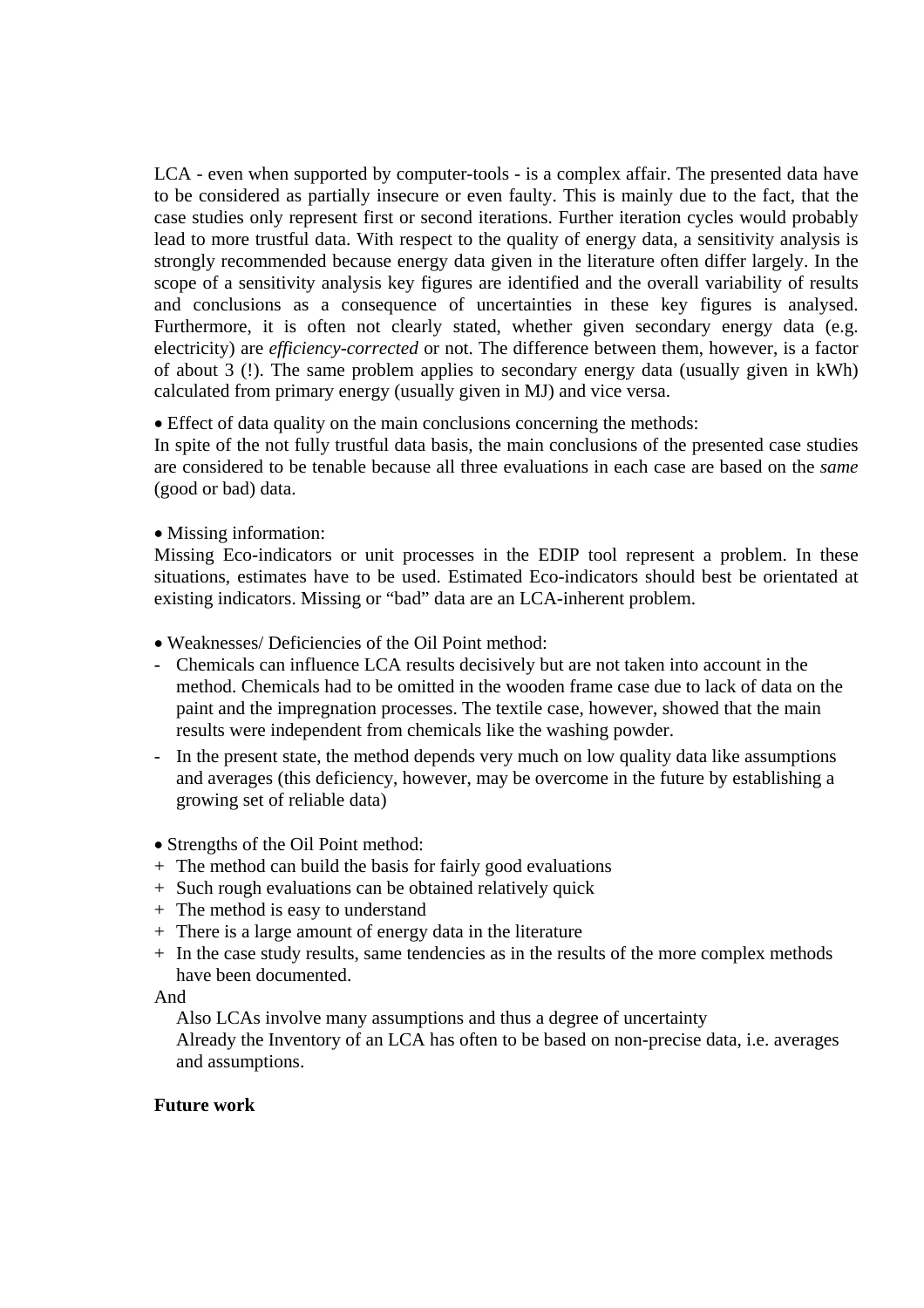Due to the high possible influences of chemicals, e.g. in form of dioxin, chemical aspects have to be considered as well, at least on a qualitative level. In the window frame case, chemicals had to more or less be avoided even in parts of the EDIP model. The reason was lack of data. If all chemicals would have been taken completely into account, the result would most likely have been another one - at least for certain phases in the life cycle.

Investigations of influences from chemicals on Oil Point evaluations could focus on certain chemicals or product groups. Related questions to answer are e.g.:

- How strong an influence can chemicals actually have on the result?
- (in terms of how "wrong" the result otherwise gets)
- What are average figures of chemical influence?
- Which kinds of chemicals have to be considered?
- Is it possible to focus on just a few substances, which are most important?
- What are relations between product groups and chemicals?
- Are there certain product groups where chemicals can be neglected? etc.

With respect to application, it has to be defined in which way data on chemical substances should be incorporated in the Oil Point method.

In order to make a future method reliable in its result, the data quality has to be improved substantially. This is especially with respect to the idea that such data shall also be used for estimations. Utilised data must therefore not have a wide range like e.g. 5-20 MJ/kg etc.

Finally, for making a method practically usable, a comprehensive set of manufacturing process and material data have to be collected. Due to the wide application and existence of energy data, it is assumed that such collection may well be accomplished in a reasonable period of time. The collection of chemical data is presumed to be more problematic but feasible as well.

A method based on reliable energy data supplemented by chemical information should then be capable of facilitating relatively quick evaluations of concepts on an adequate level of accuracy compared to comprehensive LCA methodologies.

# **References**

ALTING, 1995 Alting, Leo

*Sustainable Industrial Production - Environmental Issues in Product Development*, Life cycle modelling for innovative Products and Processes, Chapman & Hall, 1995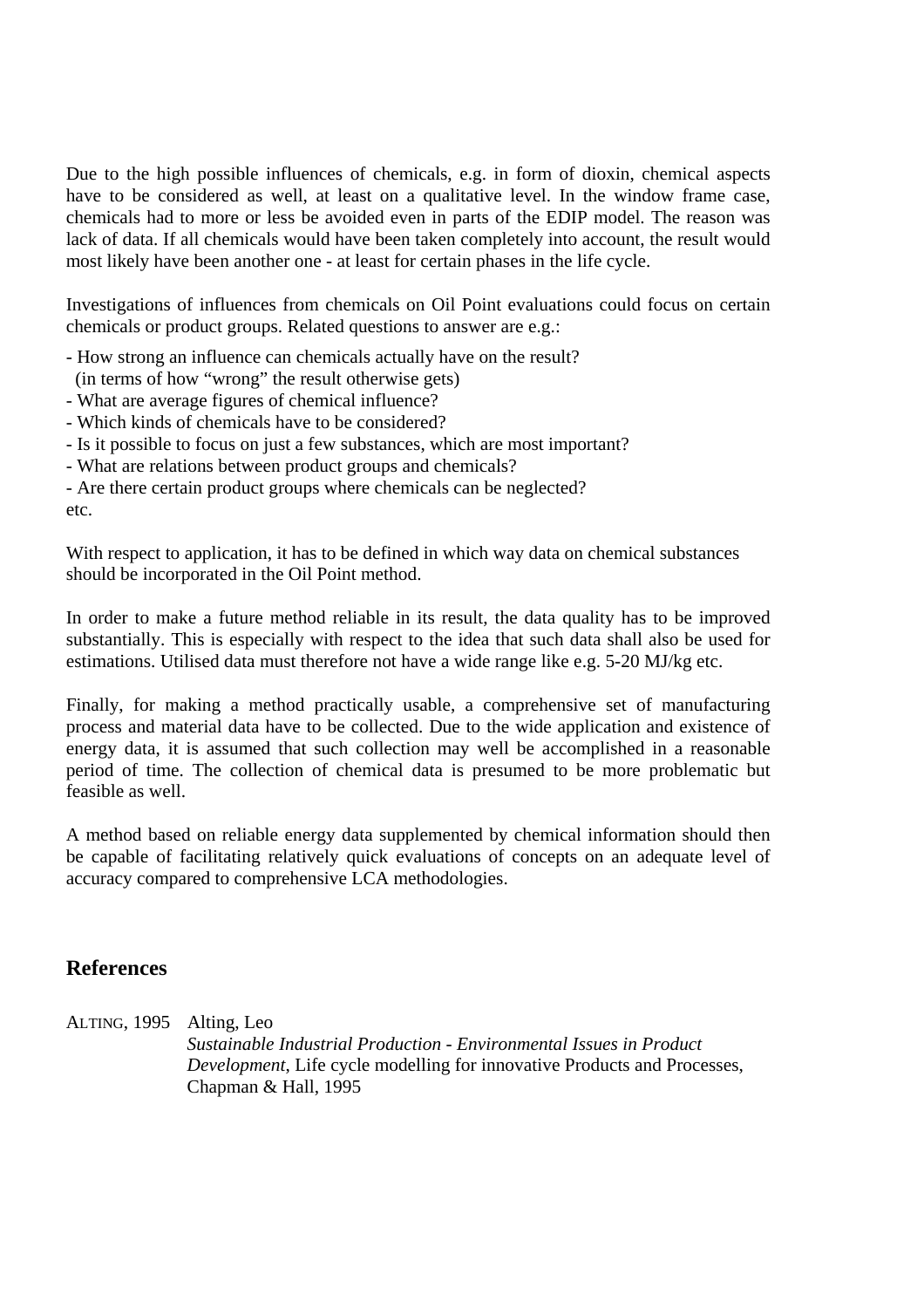#### ALTING ET AL., 1996

Alting, Leo; Jørgensen, Jørgen; Wenzel, Henrik *The Environmental Dimension in the Product (Miljødimensionen i produktet)* (in Danish)*,* Miljø- og Energiministeriet, Miljøstyrelsen, 1996

# ANDREASEN ET AL., 1996

Andreasen, Mogens Myrup; Lenau, Torben; Mortensen, Niels Henrik; Vesterager, Johan *Product Development in a Product Life Perspective (Produktudvikling i et produktlivsperspektiv(* (in Danish)*,*  in: Det udvidede produktionsbegreb, Industriens Forlag 1996, pp. 45-84

BAKKER, 1995 Bakker, Conny *Environmental Information for Industrial Designers,* Ph.D. thesis, Delft University of Technology, Delft, The Netherlands, 1995

# BOUSTEAD & HANCOCK, 1979

Boustead, I. & Hancock, G. *Handbook of Industrial Energy Analysis,*  Wiley, N.Y., 1979

- EDIP, 1997 Wenzel, Henrik; Hauschild, Michael; Alting, Leo *Environmental Assessment of Products*, Ministry of Environment and Energy, Denmark, and Institute for Product Development, Technical University of Denmark, 1997
- FREI, 1996 Window Recycling Initiative (German acronym: FREI) a co-operation between 13 German window manufacturers Werner-von-Siemens-Str. 1 32369 Rahden, Germany, 1996
- PRE, 1995 PRé Consultants *The Eco-indicator 95*, Final Report, NOH report 9523, Amersfoort, The Netherlands, 1995

# DANNHEIM ET.AL., 1997

Dannheim, Florian; Schott, H.; Birkhofer, H. *The significance of the product's usage phase for Design for Environment* Proceedings of the 11<sup>th</sup> International Conference on Engineering Design (ICED) 1997, Tampere, Finland, 1997

DEPA, 1996 Danish Environmental Protection Agency, *Environmental Aspects of PVC*, Environmental Project No. 313, 1996

# DEPA, 1997 Danish Environmental Protection Agency, *Environmental Assessment of Textiles*, Environmental Project No. 369, 1997